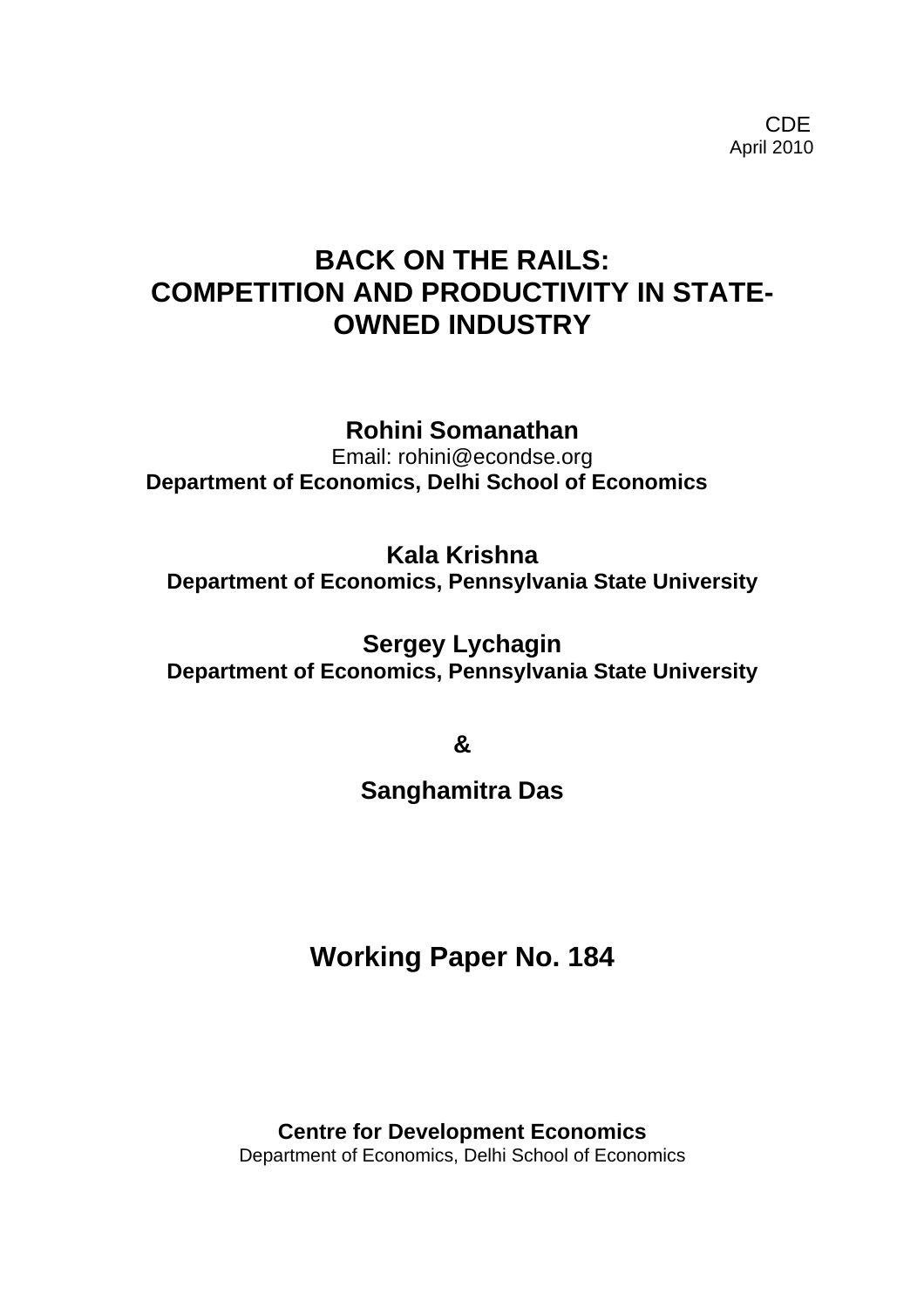## Back on the Rails:

### Competition and Productivity in State-owned Industry<sup>∗</sup>

Sanghamitra Das† Kala Krishna‡ Sergey Lychagin§ Rohini Somanathan¶

April 16, 2010

#### Abstract

The importance of Total Factor Productivity (TFP) in explaining output changes is widely accepted, yet its sources are not well understood. We use a proprietary data set on the floor-level operations at the Bhilai Rail and Structural Mill (RSM) in India to understand the determinants of changes in plant productivity between January 2000 and March 2003.

During this period there was a 35% increase in output with minimal changes in the stock of physical capital or the number of employees, but sizable reductions in the number and duration of various types of production delays. We model interruptions to the production process as a function of worker characteristics and find that a large part of the avoidable delay reductions are attributable to training. Overall, changes in all delays account for over half the changes in productivity.

Our results provide some explanation for the large within-industry differences in productivity observed in developing countries and also suggest that specific knowledge-enhancing investments can have very high returns. Our approach also provides an example of how detailed data on production processes can be fruitfully used to better understand TFP changes, which have typically been treated as residuals in growth-accounting exercises.

Keywords: Total Factor Productivity (TFP), Plant level data, Competitiveness and trade. JEL Classification: D24, J24, L23, L61, M53.

### 1 Introduction

Each year, the Indian prime minister announces labor awards to workers employed in government departments or public sector undertakings. In 2003, the most prestigious of these was awarded

<sup>∗</sup>We are grateful to James A. Schmitz, Ana Cecilia Fieler and George Alessandria for comments.

<sup>†</sup>Sanghamitra Das passed away unexpectedly in December 2008 and is greatly missed.

<sup>‡</sup>Department of Economics, Pennsylvania State University

<sup>§</sup>Department of Economics, Pennsylvania State University

<sup>¶</sup>Department of Economics, Delhi School of Economics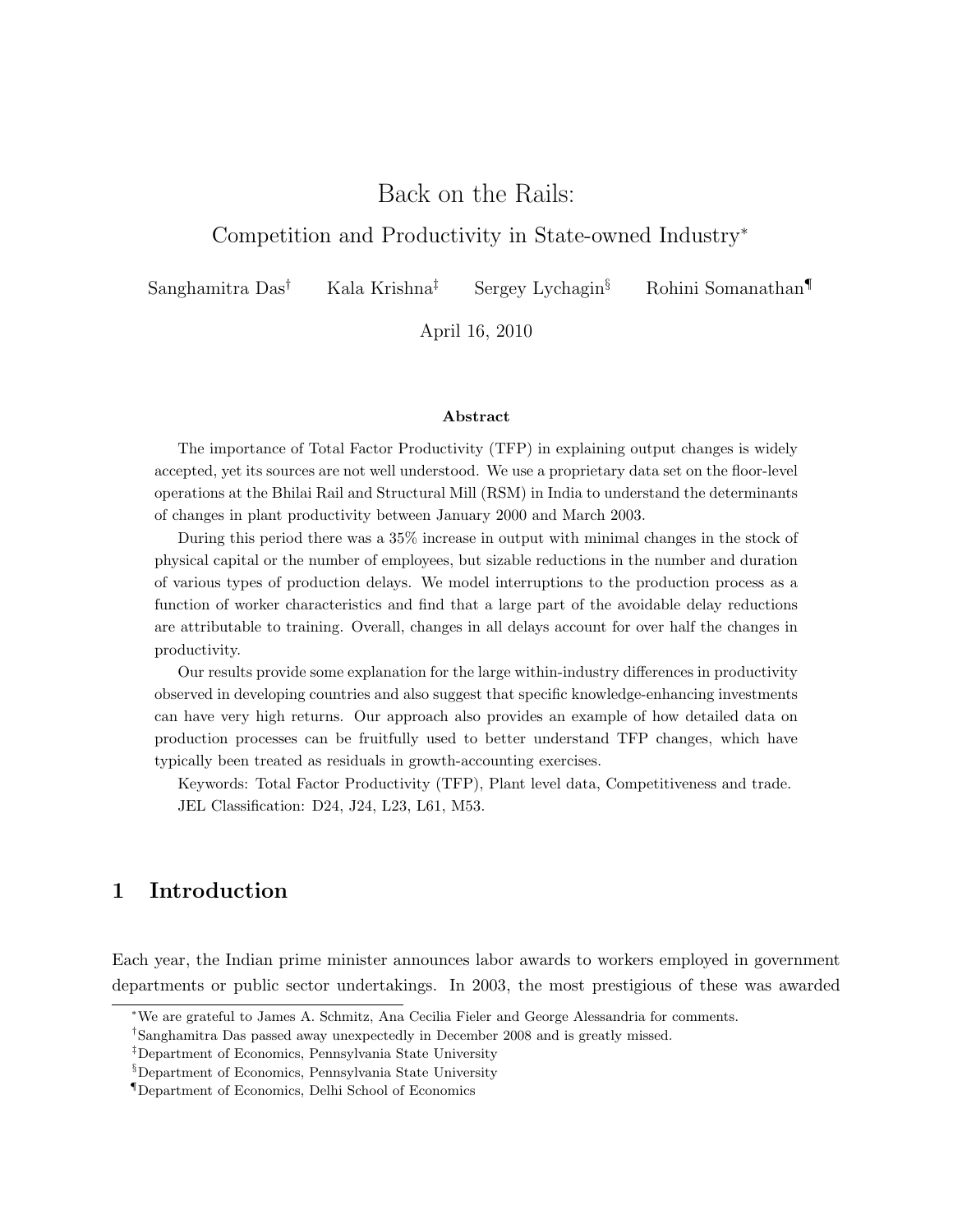to a team of 5 from the Rail and Structural Mill of the Bhilai Steel Plant in recognition of their "outstanding contribution in the field of productivity".<sup>[1](#page-2-0)</sup> The Bhilai Steel Plant (BSP) is one of the five integrated steel plants of the Steel Authority of India Limited (SAIL), the company that has dominated the Indian steel sector since it was set up in the 1960s. SAIL is largely state-owned with  $86\%$  of equity and voting rights held by the Indian government.<sup>[2](#page-2-1)</sup> Until the early nineties strict licensing rules restricted entry into Indian industry and SAIL, and many other manufacturing companies, survived with limited changes in technology and negative total factor productivity growth [Schumacher and Sathaye \(1998\)](#page-32-0).

The industrial liberalization measures introduced in the early 1990s combined with a fall in world steel prices resulted in a series of operating losses for SAIL. Between 1992 and 2000 the share of the private sector in steel production went up from 45 to 68 per cent and the company faced the threat of its plants being labeled as sick industrial units[\(Ministry of Steel 1998-2009\)](#page-31-0). Then began a remarkable revival. Between 1999-2003 SAIL production went up by 12% even though the number of employees went down by  $21\%.$ <sup>[3](#page-2-2)</sup>. This process has since continued with record profits in 2008, rising relative share prices and dividends of over 25% for several years.

In this paper we study this revival through the analysis of detailed data from one part of SAIL, namely the Bhilai Rail and Structural Mill (RSM) in the Bhilai Steel Plant over the period 1999- 2003. The mill has historically been the sole supplier of rails to the Indian Railways and there exists an informal understanding that this will continue unless the plant at Bhilai fails to provide adequate rails of appropriate quality. Over the period we consider, the plant's orders were threatened for several reasons. First, a series of train accidents culminating in a major train wreck in 1998 led to investigations which found sub-standard rails to be a major cause. To lower accident probabilities, the railways decided to procure longer rails and limit their hydrogen content. It was initially unclear whether the Bhilai RSM could provide these and for four months ending April 1999 purchases by the railways were interrupted.[4](#page-2-3) This is why we focus on 2000 onwards below.

<span id="page-2-0"></span><sup>&</sup>lt;sup>1</sup>See http://labour.nic.in/award/shram2003.htm and "Bhilai team bags PM's Shram Ratna for 2003", SAIL News, June-August 2003, p.18

<span id="page-2-2"></span><span id="page-2-1"></span><sup>2</sup>www.sail.co.in

<span id="page-2-3"></span><sup>3</sup>SAIL Peformance Report, FY 2006 available at www.steel.co.in

<sup>&</sup>lt;sup>4</sup>The *Hindu Business Line* for June  $8$ , 2000 (Calcutta) reports:

The drop in orders, particularly in 1998-99 and 1999-2000, was because of imports resorted to by the Railways on the plea that BSP was unable to supply rails as per its specifications. While the Railways has been a traditional buyer of BSP's rails with hydrogen content above three ppm (parts per million), it revised the specification in recent years and sought rails with hydrogen content of less than three ppm.

The situation forced SAIL to invest over Rs. 100 crores to equip BSP to meet the stringent requirement of the Railways for rails with less than three ppm hydrogen. Four Rail Quality Improvement Schemes were completed by BSP in 1999-2000.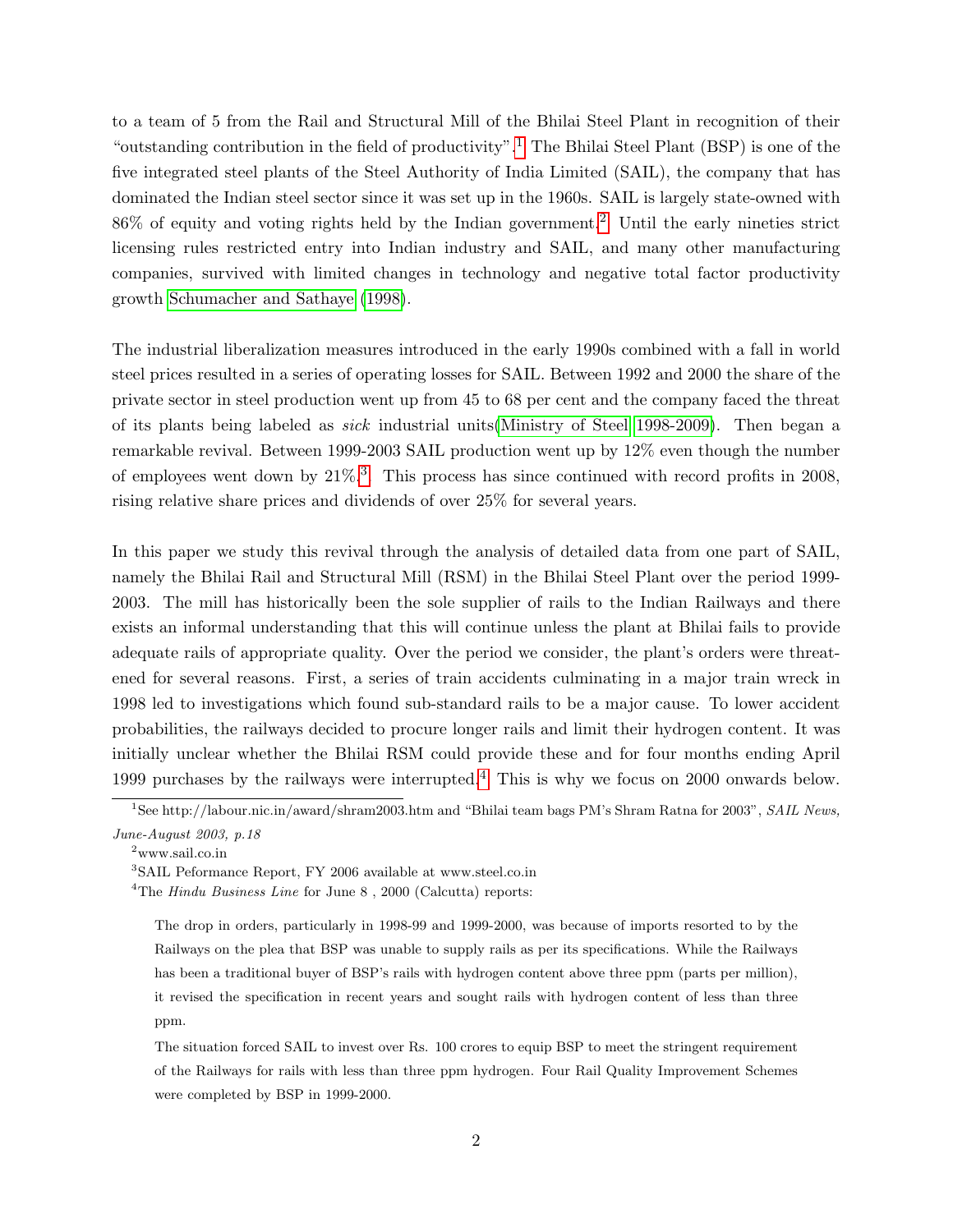Second, track replacements and an expansion in the network led to an accelerated demand for rails and it was suggested that private players and imports be allowed to supplement the capacity at Bhilai. Finally, the industrial liberalization measures had already brought private capital into mid-sized steel plants and these firms were keen to diversify into larger high-value products with stable demand. SAIL executives and workers understood that in the absence of significant quantity and quality improvements, the market share of the company was severely threatened. [5](#page-3-0)

Of all the SAIL steel plants, labor productivity went up fastest at the Bhilai steel plant over the period 1999-2003. The production of crude steel per man year went from 121 metric tonnes in 1999-  $2000$  to 129 in the next fiscal year and 153 in the year ending March  $2003.6$  $2003.6$ The output changes in the Rail and Structural Mill (RSM) far outstripped changes in the rest of the plant. In 1999-2000, the Indian railways bought a little over 300 thousand metric tonnes of rails from the plant. By 2002-2003, procurement was more than double this amount.[7](#page-3-2) Although production in the Rail and Stuctural Mill, like many other parts of the plant, is continuous, and largely automated, it relies more heavily on labor than in some of the other departments and is therefore well suited to a study of changes in productivity that rely on worker effort. The Bhilai steel plant is part of a township created by SAIL with subsidized schools and health facilities and is, in this sense, an island of skilled and highly paid labor in an otherwise poor state of central India. Both workers and management are unlikely to find comparable employment were the plant to close. It is therefore understandable that they had the right incentives to raise productivity when faced with competition. Our purpose in this paper is to explore the particular methods through which they achieved this productivity change.

The dataset that guides us in this effort contains detailed information on daily operations at the Bhilai RSM. The mill operates continuously with 3 production shifts per day. We obtained shift-

("Railways to procure Rs 400 cr worth rails from Bhilai Steel" by Jyoti Mukul )

<span id="page-3-0"></span><sup>&</sup>lt;sup>5</sup>Newspaper reports at the time frequently discussed the breaking of SAIL's monopoly on rails. The Indian Express (June 9, 2000) reports:

Purchases from SAIL were stopped for a brief period of four months following the accident in Khanna, when the quality of rail was questioned by the Railway Safety Committee. However, purchases were later resumed in April 1999....

Jindal Steel and Power plans to break SAIL's hold over the huge orders by manufacturing rail for the domestic market from the next year. The company will manufacture 78 metre long rail, by acquiring and relocating a rail and structural mill in South Africa, near Raigarh in MP.

<span id="page-3-1"></span><sup>&</sup>lt;sup>6</sup>Each year, there is a special audit of major public sector undertakings of the Union government. These productivity figures are taken from this audit report for 2004 [\(Comptroller and Auditor General of India 2003-2004\)](#page-31-1).

<span id="page-3-2"></span><sup>7</sup>Based on administrative data provided to us by the Ministry of Railways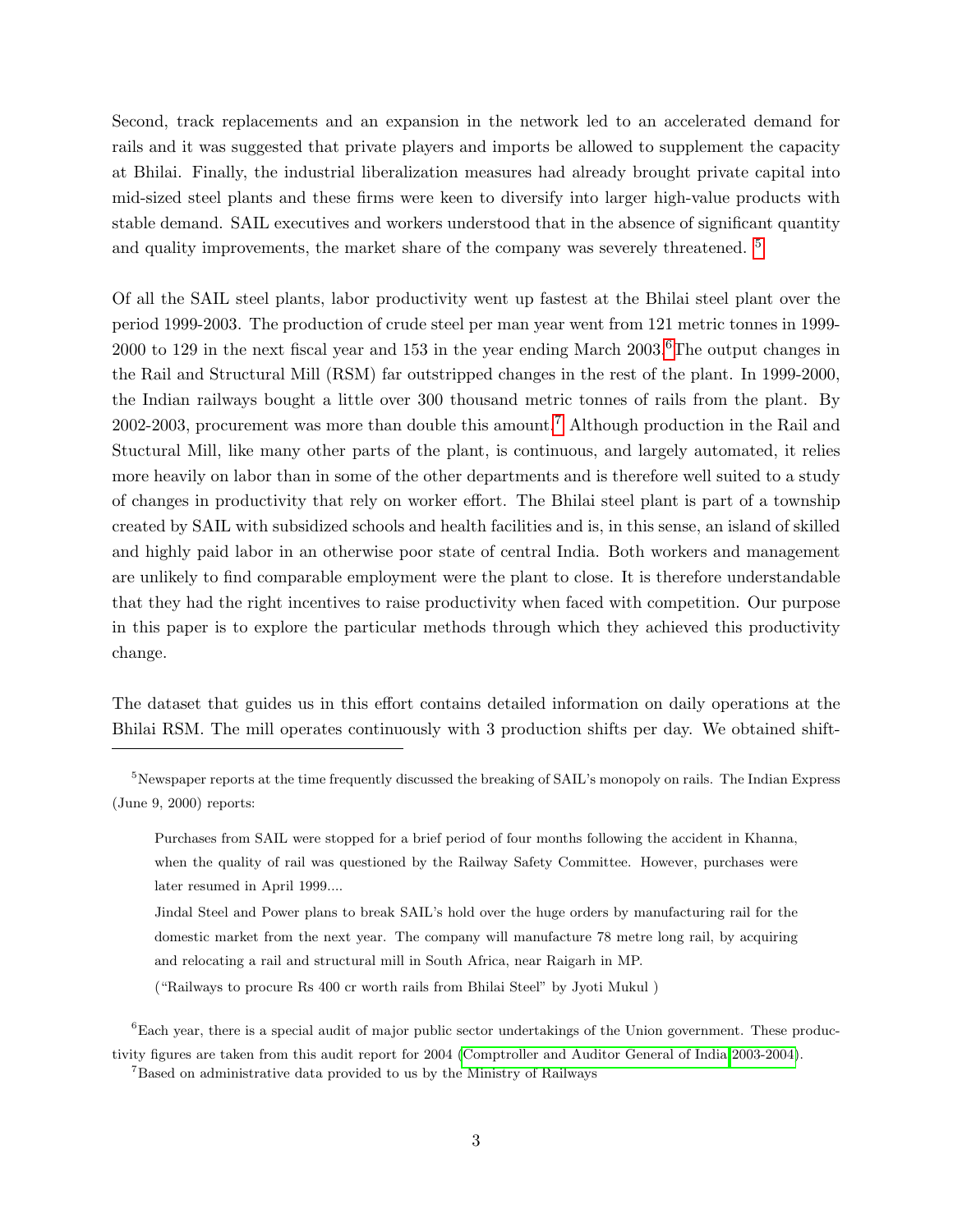wise data on the number of steel blooms rolled into rails in each shift, a list of all workers present during the shift, with their designations, and all delay episodes with their duration and a description of the cause of the delay. We combine these data on the production process with administrative data on worker demographics and all episodes of of training. Even though the overall number of workers did not change much during the three-year period we consider, the combination of workers on the floor changes from one shift to another: we are able to contol for this variation using worker fixed effects.

There is now considerable evidence of total factor productivity (TFP) differences across countries and firms. [Hall and Jones \(1999\)](#page-31-2) find that of the 35-fold difference in output per worker between the United States and Niger, TFP differences explain about twice as much as differences in physical and human capital. [Klenow and Hsieh \(2009\)](#page-31-3) use plant level data from India and China and show that the variance across firms within these countries is much larger than in the U.S. and the rationalization of production could raise output by as much as 50%. A range of institutional and policy variables could lie behind these TFP patterns, such as access to credit, physical and social infrastructure, technological spillovers and managerial practices.

A recent "bottom-up" approach in economics and management research tries to uncover particular sources of productivity change by modeling the production process within particular industries. Our study is closely related to this work and to a related literature that estimates productivity responses to greater market competition. [Ichniowski et al. \(1997\)](#page-31-4) examine the productivity effects of human resource management practices using monthly data for 36 steel finishing lines across the United States. They find that workers in plants with traditional employment contracts and hierarchical supervisory structures are less productive than those in firms with innovative practices and that some of these productivity gains are realized through increased uptime. [Das and Sengupta \(2007\)](#page-31-5), attribute the productivity increases of blast furnaces in Indian steel plants to improved coal quality and find that additional managers did not contribute to production unless they were also trained. [Bloom and Van Reenen \(2007\)](#page-30-0) combine surveys on management practices with TFP estimates from balance sheet data to examine the influence of such practices on firm productivity. This approach is in contrast to the traditional one that uses aggregate factors of production like labor and capital without specifying explicitly what happens inside the firm.

On the effects of competition, [Galdon-Sanchez and Schmitz \(2005\)](#page-31-6) show that when the market for steel collapsed in the early 1980s, countries with iron-ore mines that were close to becoming noncompetitive increased efficiency, while others did not. [Schmitz \(2005\)](#page-32-1) argues this efficiency increase resulted from less restrictive labor contracts which allowed more flexible allocation of labor time. Other work on competition and productivity includes [Caves and Christensen \(1980\)](#page-30-1), [Tybout and](#page-32-2) [Corbo \(1991\)](#page-32-2), [Tybout and Westbrook \(1991\)](#page-32-3), [Nickell \(1996\)](#page-31-7), [Rodriguez and Rodrik \(1999\)](#page-31-8)[,Trefler](#page-32-4) [\(2004\)](#page-32-4) and [Dunne and Schmitz \(2009\)](#page-31-9). [Syverson \(2010\)](#page-32-5) is a recent survey of this field. While we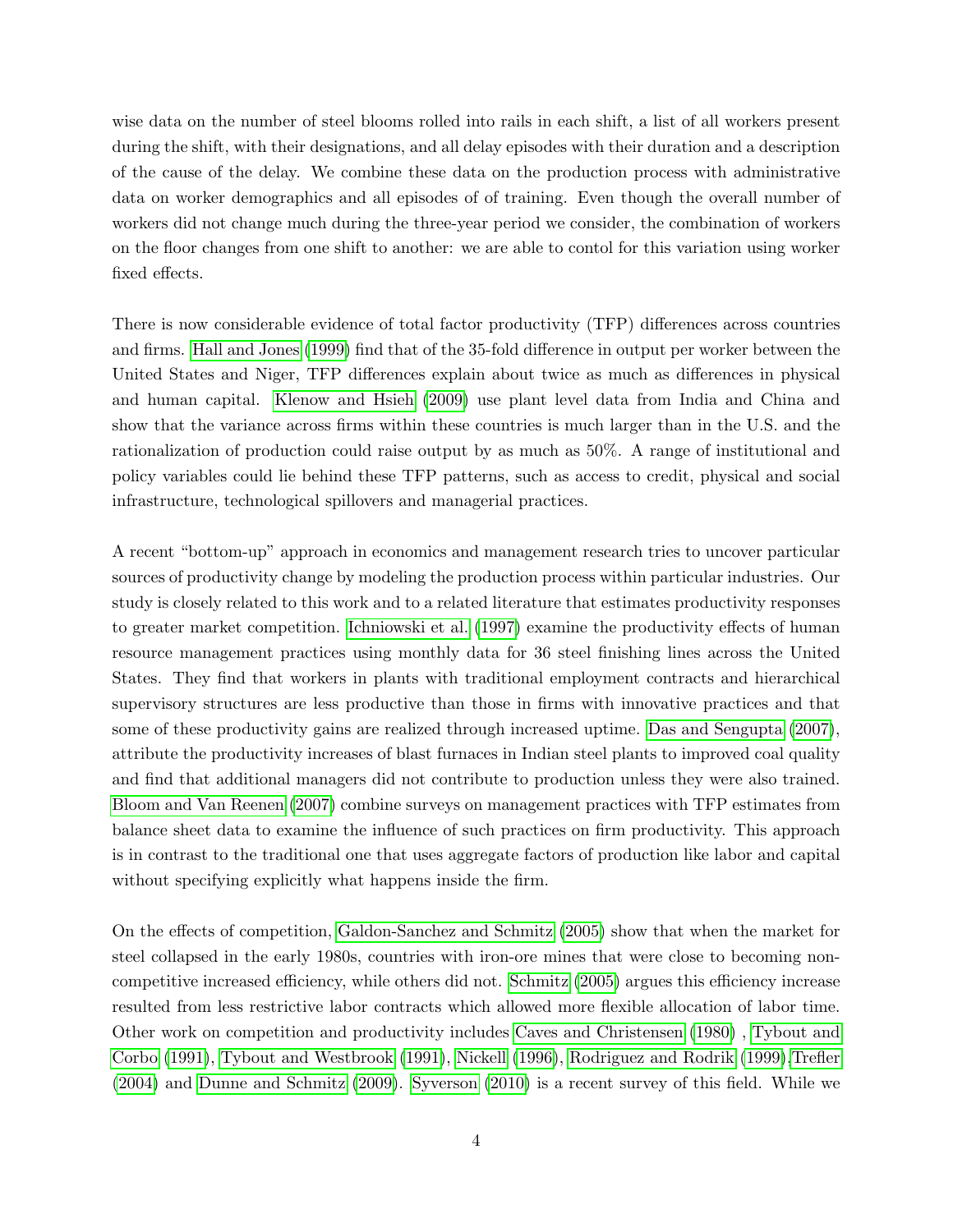do not have data on plants not threatened by closure to compare to those that were, we do have much finer data on a single plant during events that led to increased competitive pressure. This allows us to focus on the shop floor for a finer investigation of apparent productivity improvements than is usually possible.

Our results attribute most of the observed productivity change to efficiency improvements resulting from fewer preventable delays and less production downtime. These changes in turn are explained by short and relatively inexpensive bouts of productivity training. Although several programs of managerial, motivation and technical training were conducted for the mill workers over this period, the only type of training that appears to have significant causal effects is training targeted at specifically improving rail quality. An interesting contrast with other studies is that we find increased uptime in the absence of any systematic changes in the numbers employed.

The rest of the paper is organized as follows. Section [2](#page-5-0) provides background on the steel plant and rail mill at Bhilai. Section [3](#page-8-0) describes our data set. Section [4](#page-11-0) uses simple growth accounting identities to decompose output changes into its component parts, namely changes in rates of production, in delays and in the fraction cobbled (the rails that were visually defective during the process of rolling before the final cooling process) and explores the patterns in each of these.<sup>[8](#page-5-1)</sup> Section 5 explicitly models the random processes resulting in production delays and Section 6 fits these to the data. Section 7 develops some counterfactual experiments to help identify the contribution of each of a number of factors to productivity and Section 8 summarizes the lessons learnt and concludes.

### <span id="page-5-0"></span>2 The Rail and Structural Mill in the Bhilai Steel Plant

The steel plant at Bhilai covers about 17 square km and and currently employs about 34,000 workers.[9](#page-5-2) Until the plant was built in the mid 1950s, Bhilai was a small and remote village and the plant was located there as part of a planning strategy to bring jobs to remote areas. With the coming of the plant, Bhilai and 96 of its surrounding villages were transformed into a company town and the former owners of land were compensated in part by being given preference in employment. The jobs of regular workers are secure, with excellent fringe benefits including schooling, health care and housing, travel benefits and paid leave. These jobs have always been highly valued. [Parry](#page-31-10) [\(1999\)](#page-31-10) in his detailed and entertaining account of labor conditions and performance at Bhilai refers to workers there as the *aristocracy of labor*. He notes that although tasks on the plant can be "extremely demanding, the amount of the working day spent on them is not." There was, in the late nineties, a 15-20 percent surplus in manning levels, a strong correlation between seniority and

<span id="page-5-2"></span><span id="page-5-1"></span><sup>8</sup>Tests to identify defective rails are performed after cooling and so are not in our data.

<sup>&</sup>lt;sup>9</sup>[Steel Authority of India](#page-32-6) [\(2008\)](#page-32-6).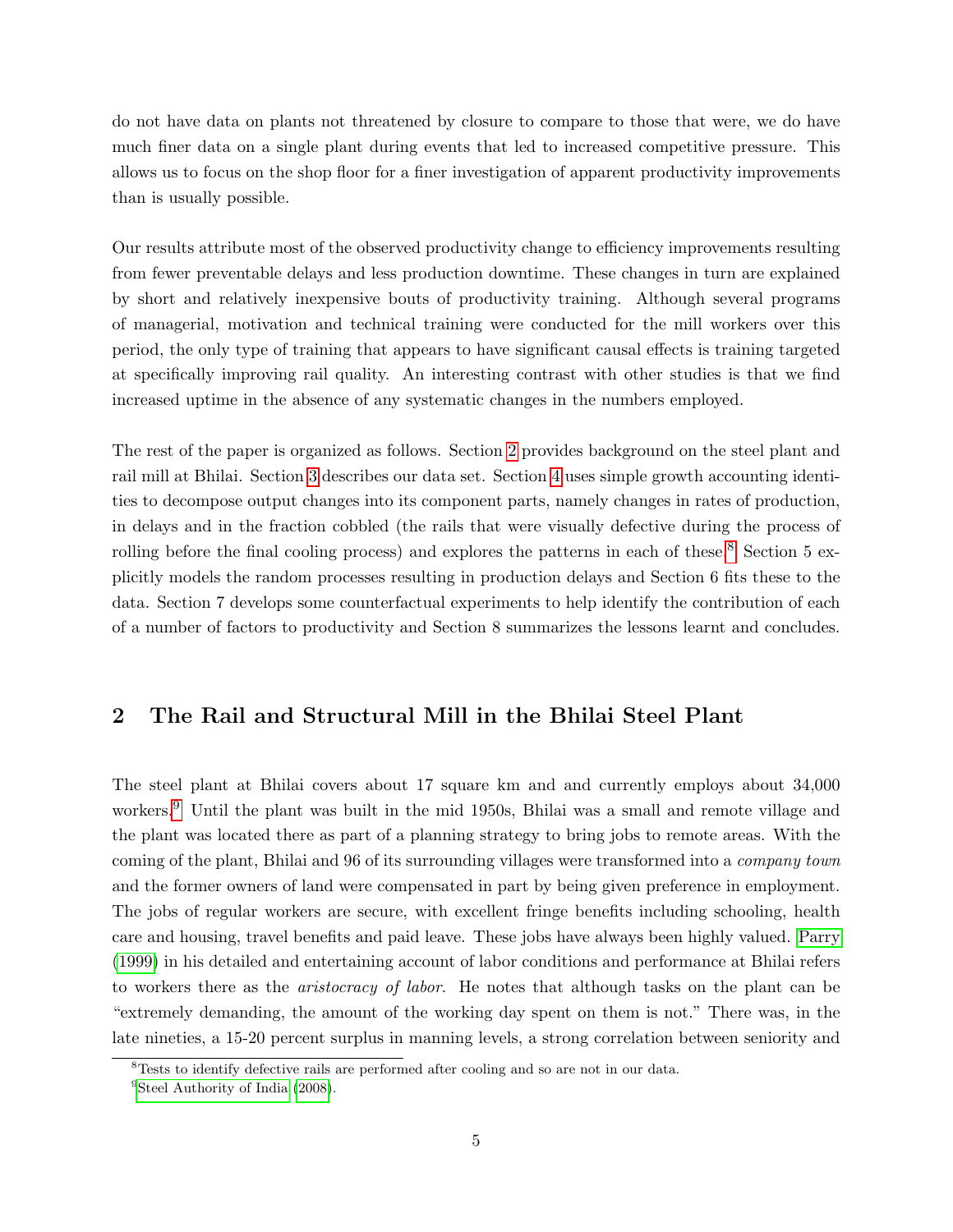| Year                  | Rails | Structurals |
|-----------------------|-------|-------------|
| April 1999-March 2000 | 743   | 279         |
| April 2000-March 2001 | 754   | 258         |
| April 2001-March 2002 | 839   | 182         |
| April 2002-March 2003 | 958   | 79          |

<span id="page-6-1"></span>Table 1: RSM shifts worked by year and product type

Source: BSP Operational Statistics, 2003-2004, Table 9.18

pay and a very weak one between pay and performance.[10](#page-6-0)

In spite of this, the Bhilai plant is widely regarded as the most successful plant in the public sector and perhaps surprisingly, the structure of incentives led to unequal distribution of work and absenteeism rather than low average effort. In our own field visits we found groups of extremely committed workers operating under physical conditions, particularly in the summer when floor temperatures can exceed 50 degrees centigrade in parts of the plant. In addition, managers seem to put in long hours and pitch in where needed. Parry noted that although large private industrial units recruited and organized labor differently, underutilization was pervasive in many of these firms. Our findings on competition and productivity growth in the state-owned sector may therefore be applicable more broadly.

The Rail and Structural Mill (RSM) is an integral part of the plant. It was commissioned in 1960 with enough capacity to satisfy domestic demand at that time. Since then, it has been the sole supplier of rails for Indian Railways. In addition to producing rails, the mill produces a variety of different products (beams, slabs, channels, angles) that are collectively called structurals and are either used directly in major infrastructural projects or as intermediate inputs into industries producing heavy machinery. Each shift at the plant is typically devoted to either rails or structurals, with a very few shifts that are mixed. These mixed shifts are dropped from the data. Table [1](#page-6-1) shows the total number of shifts during which only rails and only structurals were produced for each of the four years of our study. Output during a structural shift is both sensitive to product type and the production process is typically more time consuming than that of rails. We therefore restrict our study productivity changes in the mill to those shifts that produced rails.<sup>[11](#page-6-2)</sup>

<span id="page-6-2"></span><span id="page-6-0"></span> $10(Parry 1999; pp. 17-19)$  $10(Parry 1999; pp. 17-19)$  $10(Parry 1999; pp. 17-19)$ .

<sup>&</sup>lt;sup>11</sup>From discussions with the management we gathered that the product mix is not primarily driven by price-cost margins. As the mill is the sole supplier for Indian Railways, they have a mandate to first meet orders from the Railways. Structurals are more profitable and their prices have been rising but their production depends on the capacity remaining after the demand for rails has been met.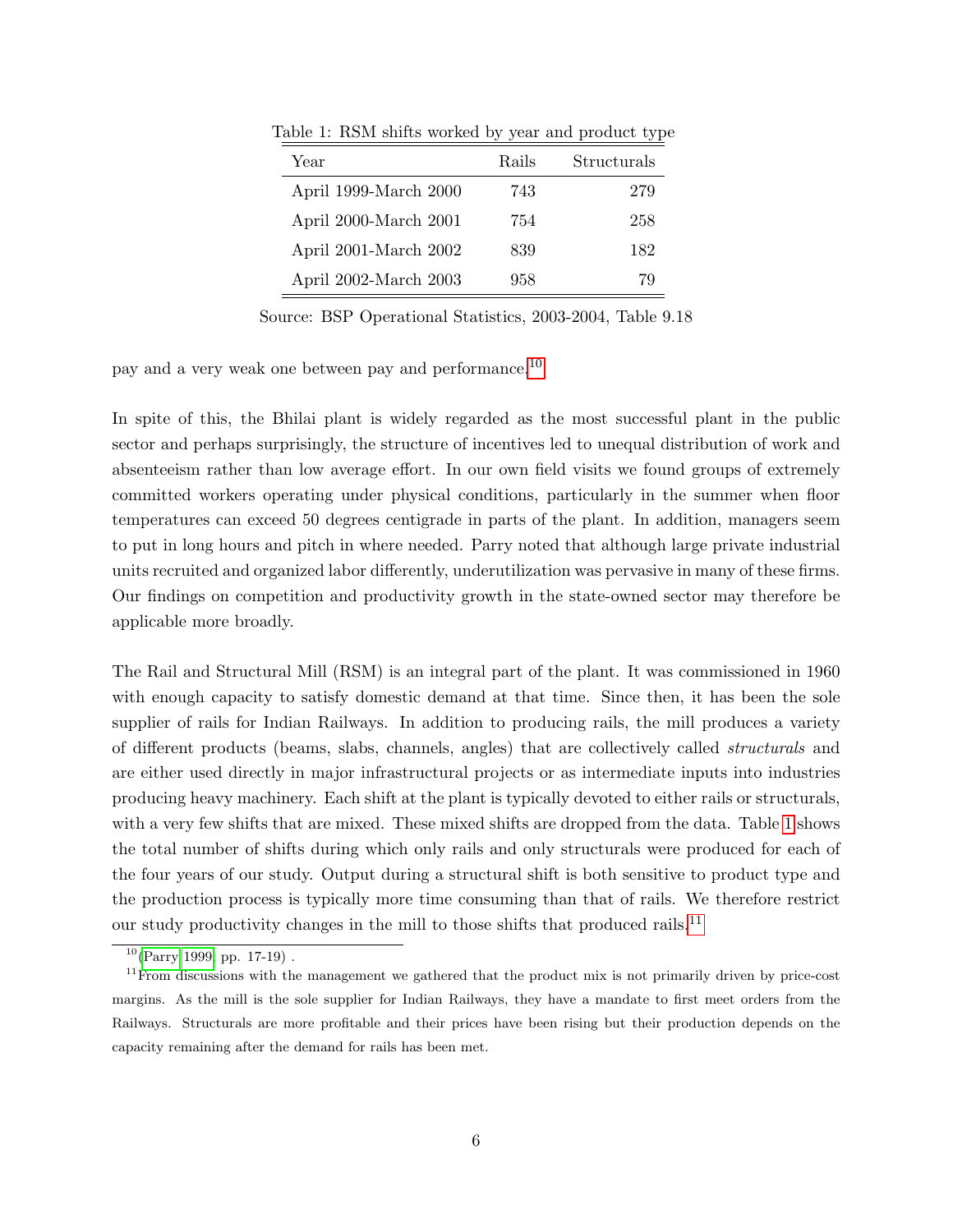

<span id="page-7-0"></span>Figure 1: The process for rail production in the RSM

Before describing our data in detail, it is useful to briefly outline the production technology. Figure [1](#page-7-0) is a schematic representation of this process. In a nutshell, the the main input is a long rectangular block of steel call a bloom. These are stored in the bloom yard and pass through different sections in a sequential process which converts them into rail tracks. They first enter one of four furnaces where they are heated. They then move through a series of work tables in the *mill area* where they are shaped and then pass to the *hot saw area* where they are cut to ordered lengths, stamped and moved to a cooling bed. Defective or misshapen blooms are referred to as cobbled and are set aside, the rest are classified as rolled. The mill runs 24 hours a day 7 days a week with very rare shutdowns for service and repairs. Production workers are rotated among three 8-hour production shifts.

Each worker, at any point in time, has a designation based on their job description and their seniority. Designations can be usefully divided into a few groups. Some workers are restricted to a particular location in the production process while others are not. In the furnace area, the services team does the recording of blooms, *control men* move the blooms in and out of the furnace, while the furnace maintainace team looks after the furnace. In the mill area, ground staff are on the floor of the mill ensuring the smooth flow of production. The SCM team, a group of senior control men and motor operators, along with the coggers sit in pulpits and direct the actual rolling of the rails in this part of the plant. In the hot saw area we have the *saw spell* team.

Some groups of workers are not restricted to particular areas of the RSM: for example, crane opera-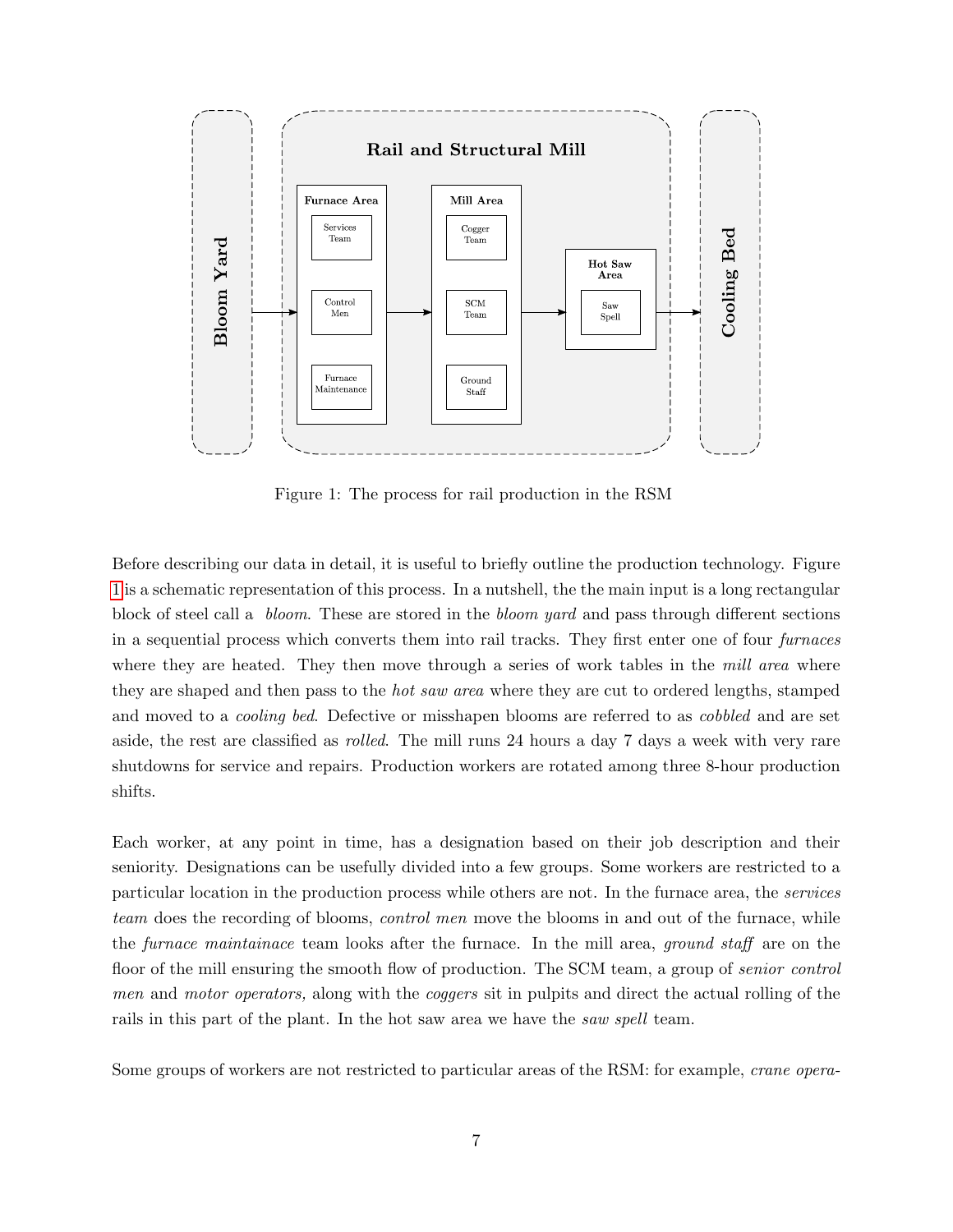tors man cranes that transport blooms at various stages of production, technicians are responsible for fixing mechanical problems in the different machines, while the executives oversee the operation as a whole.

The model of production we estimate in Section [6](#page-21-0) uses shift-wise data on the numbers of workers in each of these categories. There are shift-wise variations in these numbers generated by the number and types of workers on leave during any particular shift.

Shifts are operated by groups of workers called brigades that remain relatively stable over time. Each worker, at the time of joining the mill is assigned to one of these brigades. Brigade membership can be changed based on worker preferences and decisions of the supervisory and executive staff but these movements are infrequent. There are more people in a brigade than typically work in a shift, allowing for weekly days off and other types of leave. Brigades are rotated weekly across shifts: if a brigade works the morning shift in week 1, it is switched to work the afternoon shift for week 2 and and the night shift for week 3.

### <span id="page-8-0"></span>3 Our data

We have data on a total of 3558 shifts covering the period January 1, 2000 to March 31, 2003. There are two types of logs kept by the plant for each shift. The first of these is a *delay report* which records of the total input of steel, total output, the share of defective blooms and the length and cause of each interruption or delay in the production process. The second log is called the daily presentee report or the dpr and this records worker attendance. Each employee is assigned a unique identification number or *personal number* at the time they join the company. For each shift, and separately for the furnace and mill areas, the *dpr* lists the personal numbers of all workers on the floor during that shift. These two shift-level logs form the core of our data set and we describe them in some detail below.

During active shifts, the delay report allows us to classify all production delays into four classes. Outside delays, denoted by us as  $D<sub>o</sub>$ , usually occur due to events outside the control of the managers and workers in the mill. These may be unanticipated, as in the case with gas shortages or electrical faults, or anticipated but unavoidable as in the case of some regular electricity rationing or an inadequate supply of rail steel. Finishing delays,  $D_f$ , result mostly from the cooling bed for finished rails being full and unable to accept more rails. This is a downstream constraint that can shut down or slow down production in the mill. Third, there are planned delays,  $D_p$ , which are used for scheduled maintenance or adjustments of equipment. The fourth class of delay is the most important one for our analysis; it consists of unplanned and avoidable delays,  $D_a$  that result from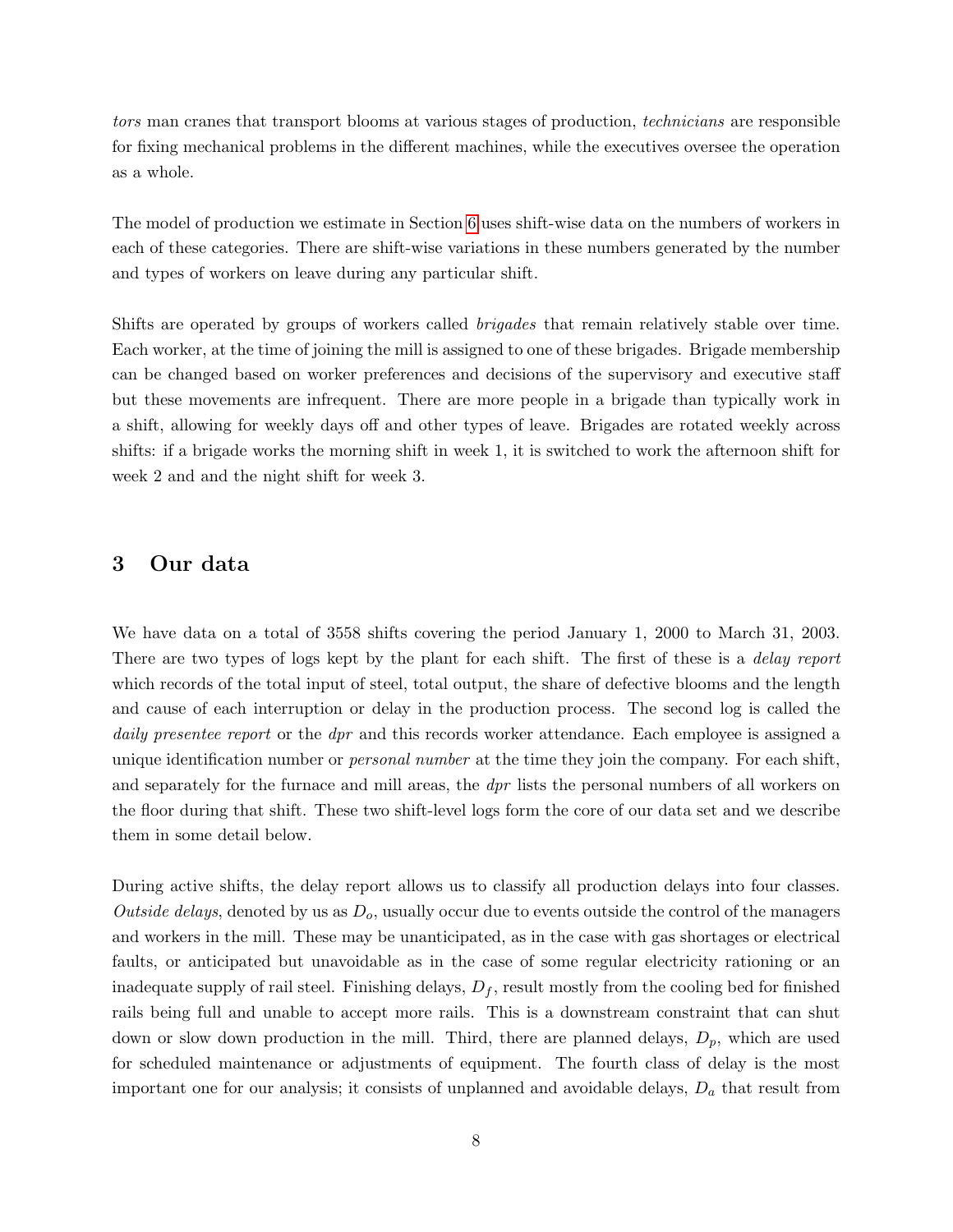workers making mistakes. Avoidable delays are generated as the sum of mechanical, operational and electrical delays that are classified as avoidable. Although a description of the cause for each delay is available in the data, it is not possible to locate the source of all delays on the process chart in Figure [1](#page-7-0) and we have no reference to the person or group at fault. We argue in the following sections that reductions in avoidable delays made possible notable productivity improvements at the RSM during the time period of interest.

The delay report sheet is filled in even if there was no production or no delay during that shift. For example, if there were inadequate orders, the delay report would record 480 minutes as the delay time and would list no order as the cause for downtime. There is therefore a delay report for every shift. We obtained access to paper copies of both delay and attendance logs, though for a very few shifts these logs were either missing, incomplete or illegible. In addition, data cleaning led to further attrition. Overall, the usable data covers about 94% of all the shifts in the period.

The attendance log  $(dpr)$  provides us with the composition of the workforce for each shift. The report records the brigade on the floor, lists the workers of the brigade that were present and also the reasons for the absence of each worker in the brigade but not on the floor. We also have the designation of each worker by shift and can therefore track workers as they move across brigades, get hired, fired or promoted. We combine dpr data from administrative records on the social background of the personnel, including their caste affiliation and home state. Finally, as mentioned in Section [2,](#page-5-0) we have records of all episodes of training undertaken by employees of the mill. This includes a brief description of the training program, start and end dates and a list of employees trained.

There was an emphasis on training programs at the plant following the dismal performance of the company in the late nineties. Workers are trained both on the floor of the mill and in programs organized by the human resource department. Table [2](#page-10-0) classifies these programs into nine categories based roughly on the types of skills that the program targeted.

Although there were a large number of programs, some of them lasted only a couple days and involved very few employees. On average, the recipients of training were less experienced than their peers. This is especially noticeable for computer skills, cost reduction, safety and motivational training. Some training was conducted because it helped in obtaining International Organization for Standardization (ISO) certification. Most programs did not seem to target any particular designation; only few of them focused on a narrow workplace-specific skill. For the most part, training was administered to big groups of workers rather than to individuals. There were four large programs which together account for two thirds of total training time over our period. These are listed in Table [3.](#page-10-1) In Section [6](#page-21-0) we examine the role of different types of training on productivity.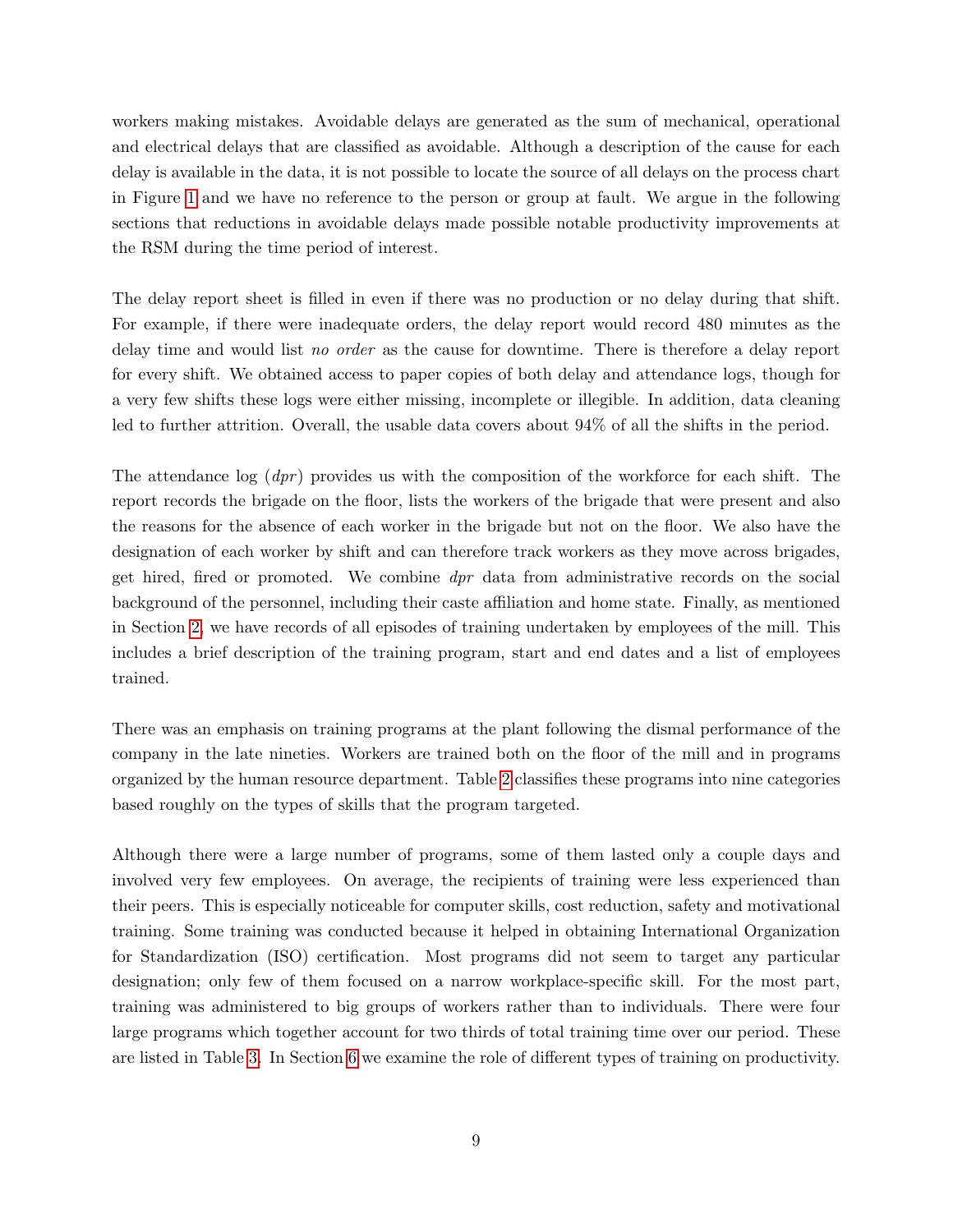| Category             | Total person days | $\%$ Days |
|----------------------|-------------------|-----------|
| Motivational         | 511               | 27        |
| Productivity         | 479               | 26        |
| Environmental        | 184               | 10        |
| Quality Control      | 165               | 9         |
| Cost Reduction       | 135               | 7         |
| Safety               | 131               | 7         |
| Computer Skills (IT) | 61                | 3         |
| Job Instruction      | 57                | 3         |
| Other                | 151               | 8         |
| Total                | 1874              | 100       |

<span id="page-10-0"></span>Table 2: Categories of training received, Jan 2000-March 2003

<span id="page-10-1"></span>Source: Personnel Records, Rail and Structural Mill

Table 3: The four biggest training programs of RSM employees, Jan 2000-March 2003

| Name of program       | Dates                | Category        | % Training time |
|-----------------------|----------------------|-----------------|-----------------|
| Acceptance of rails   | June-July 2001       | productivity    | 22              |
| program               |                      |                 |                 |
| ISO-9000 workshop     | May 2001, March 2002 | quality control | 9               |
| ISO-14001 workshop    | Jan 2002, July 2002  | environmental   | 10              |
| Success through       | Oct 2002-Jan 2003    | motivational    | 24              |
| empowerment of people |                      |                 |                 |

Source: Personnel Records, Rail and Structural Mill

By combining dpr, personnel and training data we can generate shift-wise data on mean worker characteristics and estimate their effect on productivity. For example, the dates of training and the list of employees trained allows us to generate training stocks for different types of training for each employee on each date and we aggregate this by shift to examine the role of variations in training on total output. Similarly, we have shift-wise compositions of worker designations and backgrounds. We know the number of executives, coggers, control men, ground staff, etc. on the floor for each shift, the share of migrant and local workers and their caste composition. [Parry \(1999\)](#page-31-10) observed some tension between the local population of Bhilai and migrants from other states. Potentially, communal conflicts like this may be strong enough to impair cooperation at the workplace and decrease productivity. We use both caste and home state data to account for this possibility. These data allows us to control for the composition of labor force at much greater detail than in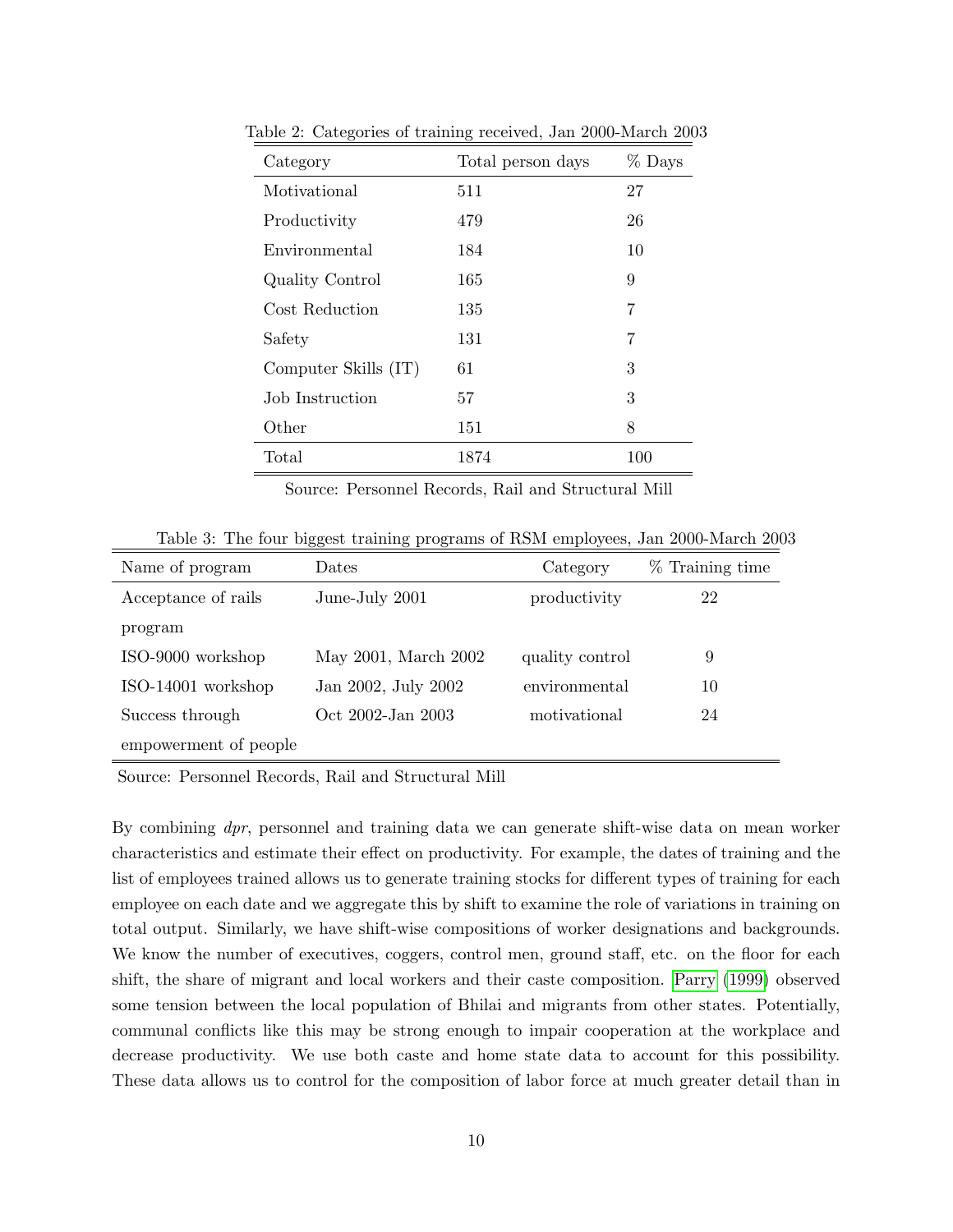possible in most studies of productivity. Although the overall composition of the workforce in the mill changed very little over this period, there is considerable variation in mean characteristics by shift and our strategy exploits this variation.

We have data available for 9 months of 1999 but ignore these because the delays logs during this period suggest that the mill was intentionally operated below full capacity. There were also several accounts in the press expressing concern by the railways about high hydrogen content of rails from Bhilai and reports of downtime in the mill frequently record "no order" as a cause. This problem was resolved in the following year with the installation of new equipment and orders from the railways went up again. As seen from the scatter plot in Figure [7,](#page-17-0) there was a jump in production at the very end of 1999. Since our focus is on changes in productivity, we feared these might be overestimated with the inclusion of data from this 1999.[12](#page-11-1)

### <span id="page-11-0"></span>4 Decomposition of Output Growth.

In this section we perform a simple decomposition of output growth over our period. Output is determined by the rate at which blooms are rolled and uptime. The latter is defined as the total shift time less the delay time in each of our categories. We then use the time pattern of output and delays to attribute output changes to changes in delay times for each of the delay classes. The main difference between this procedure and commonly observed decompositions is that we rely on the internal structure of the production process rather than on totals of raw inputs and the output.

Figure [2](#page-12-0) summarizes the dynamics of output change. As seen there, average output during rail shifts expanded from 158 blooms in the first quarter of 2000 to 214 blooms in the first quarter of 2003, a 35% increase.

Proceeding with our decomposition for rail shifts, let  $X_s$  denote the total number of steel blooms

<span id="page-11-1"></span> $12$  The *Hindu Business Line* for June 8, 2000 (Calcutta) reports:

The drop in orders, particularly in 1998-99 and 1999-2000, was because of imports resorted to by the Railways on the plea that BSP was unable to supply rails as per its specifications. While the Railways has been a traditional buyer of BSP's rails with hydrogen content above three ppm (parts per million), it revised the specification in recent years and sought rails with hydrogen content of less than three ppm.

The situation forced SAIL to invest over Rs. 100 crores to equip BSP to meet the stringent requirement of the Railways for rails with less than three ppm hydrogen. Four Rail Quality Improvement Schemes were completed by BSP in 1999-2000.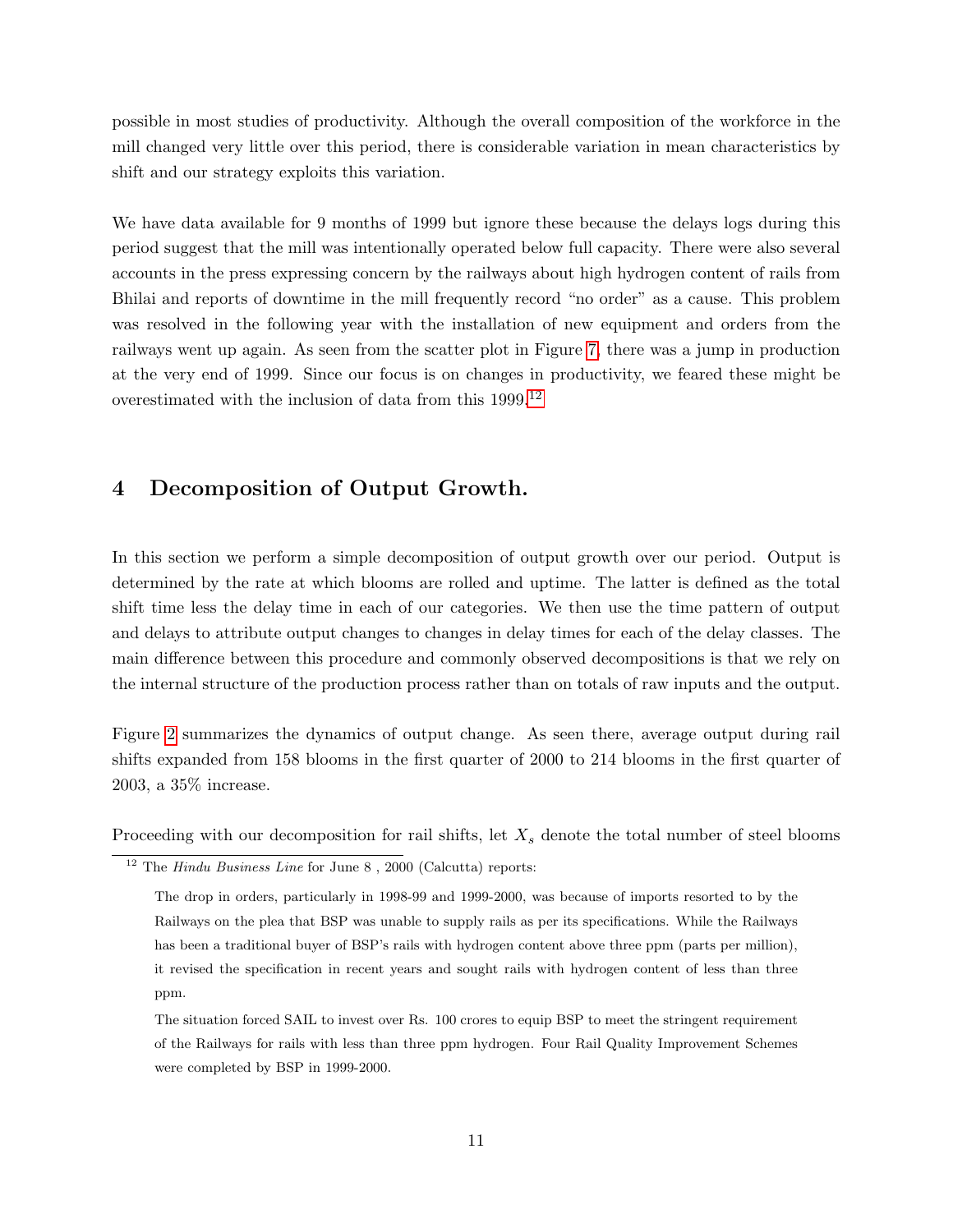

<span id="page-12-0"></span>Figure 2: Blooms rolled for rails and structurals

used by the brigade on duty during a rail shift s. Some proportion,  $p_s$ , of these blooms is successfully rolled into rails, while the remaining blooms are cobbled and removed from the line as defective. The final output is

$$
Y_s = p_s X_s
$$

The number of blooms the brigade is able to process is the product of uptime  $T_s$  and rolling rate  $R_s^{-13}$  $R_s^{-13}$  $R_s^{-13}$ :

$$
X_s = R_s T_s
$$

Uptime is the total shift time of 480 minutes less time lost because of delays. We denote by  $D_{xs}$ the delay time resulting from a type  $x$  delay in shift  $s$ . Uptime is then given by

$$
T_s = 480 - D_{os} - D_{ps} - D_{fs} - D_{as}
$$

Given uptime and the input of blooms for each shift we infer the processing rate as  $X_s/T_s$  and combine the above equations to obtain:

<span id="page-12-2"></span>
$$
Y_s = p_s R_s (480 - D_{os} - D_{ps} - D_{fs} - D_{as})
$$
\n(1)

Using Equation [1,](#page-12-2) we can attribute output growth in rails to the growth in 6 components: the fraction defective,  $p_s$ , the rolling rate  $R_s$ , and the duration of the four types delays  $D_{xs}$ .<sup>[14](#page-12-3)</sup> By definition, the percentage change in blooms rolled equals the sum of the percentage change in  $p_s$ ,  $R<sub>s</sub>$ , and uptime. The change in uptime can be further decomposed into its component parts:

<span id="page-12-3"></span><span id="page-12-1"></span> $^{13}$ [Das and Sengupta](#page-31-5) [\(2007\)](#page-31-5) refer to R and T, as the rate of output the rate of utilization respectively.

<sup>&</sup>lt;sup>14</sup>This is slightly richer than that in the literature. [Ichniowski et al.](#page-31-4) [\(1997\)](#page-31-4) for example, focus only on the increase in uptime as the major source of productivity improvements.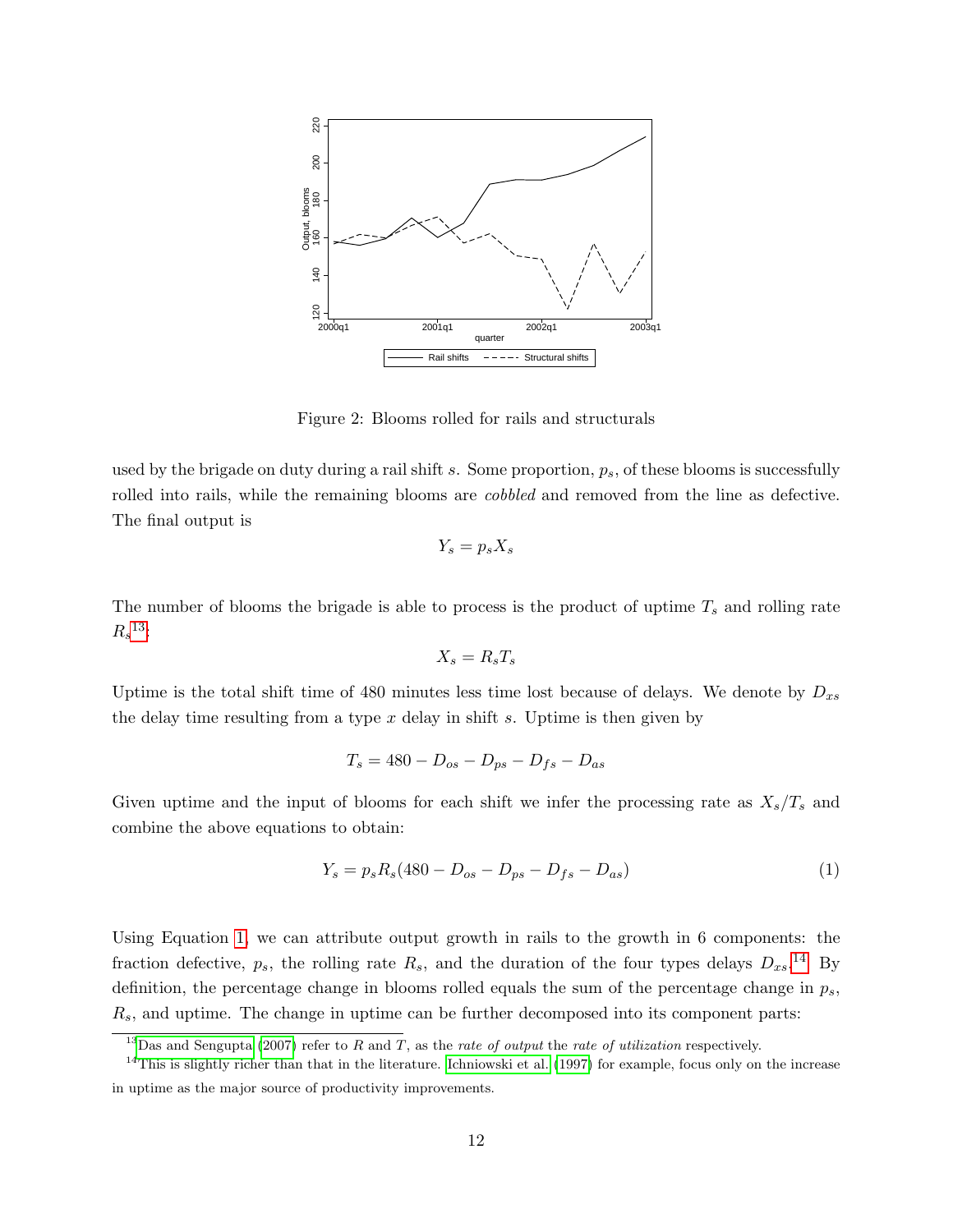$$
\frac{dT_s}{dt} = -\frac{dD_{os}}{dt} - \frac{dD_{ps}}{dt} - \frac{dD_{fs}}{dt} - \frac{dD_{as}}{dt}
$$

Dividing both sides by  $\frac{dT_s}{dt}$ , we find attribute changes in uptime to the different types of delays. Results of this decomposition are shown in the box contained in Table [4.](#page-13-0) For example, the contribution of outside delays to growth in total uptime is  $\frac{(46.8-31.9)}{183-129} = 276 \approx .28$ 

|                  |     | Q1 2000 Q1 2003 Growth |
|------------------|-----|------------------------|
| $\mathcal{p}$    |     | $0.987$ $0.995$ $3\%$  |
| $\boldsymbol{R}$ |     | $0.54$ $0.614$ $42\%$  |
| $(480 - D)$      | 297 | $351 \t 55\%$          |
|                  |     | $D_0$ 46.8 31.9 28\%   |
|                  |     | $D_p$ 90.4 72.5 33%    |
|                  |     | $D_f$ 2.41 2.22 0.35%  |
|                  |     | $D_a$ 43.6 22.7 39%    |
|                  |     | D 183 129 100\%        |
| Y                | 158 | 100%<br>214            |

<span id="page-13-0"></span>Table 4: The decomposition of output growth into delay components.

According to Table [4,](#page-13-0) finishing downtime and fraction non-defective do not seem to be important contributors to output growth. The average fraction of defective blooms fell from 1.3% to 0.5% over the two-year period. While this change is significant the base year value is too low for it to have much effect on productivity. Outside delays and planned delays are important sources of output growth, but but are largely exogenous to a output in a particular shift.<sup>[15](#page-13-1)</sup> The remaining variables, the rolling rate R and avoidable delays,  $D_a$ , are determined on the mill floor and contribute substantially to the increase in output.

<span id="page-13-1"></span><sup>&</sup>lt;sup>15</sup>The way in which workers operate machinery does influence the amount of time needed for its planned maintenance. These delays however, are not necessarily related to the composition of workers in the particular shift for which output is being measured.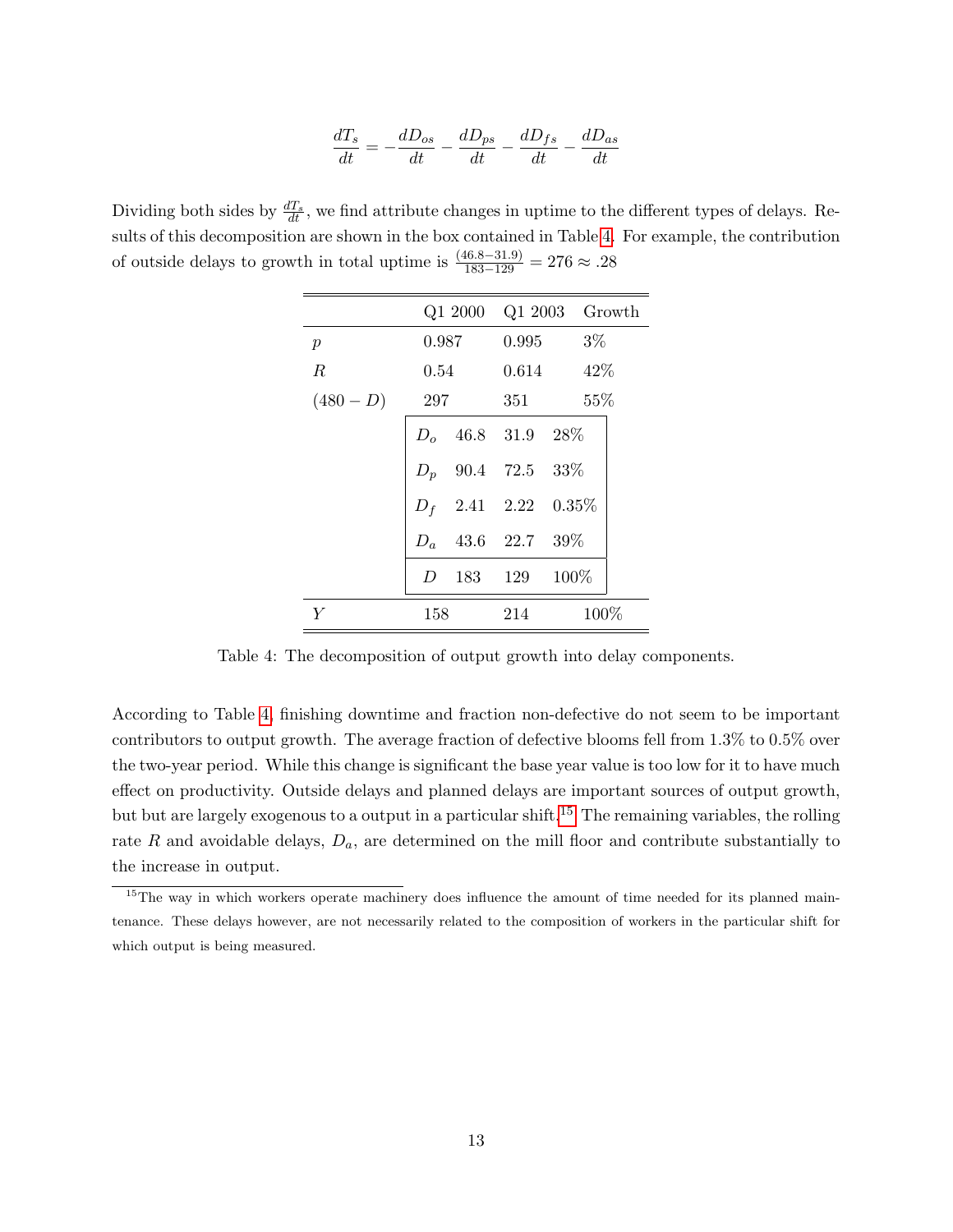

<span id="page-14-0"></span>Figure 3: Avoidable delays for rails and structurals

#### 4.1 Delays

A regular shift rarely runs without delays in production. Delays make a considerable part of a work day; during fiscal years 2001–2003 they accounted for 30% of an average shift time.

#### 4.1.1 Avoidable delays

Most descriptions of avoidable delays contain one of these keywords: "not working", "tripped", "fallen", "broken", "jammed", "grinding", "adjustment", "crane down". The avoidable downtime decreased by almost a half, from 43 minutes per shift in the first quarter of 2000 to 22 minutes in the first quarter of 2003 (Figure [3\)](#page-14-0). The second quarter of 2001 had an unusually long shutdown in production. According to our information, the time when the mill stood idle was used for training and equipment replacements. A training episode to raise productivity in rails termed the "acceptance of rails program" occurs at this time.<sup>[16](#page-14-1)</sup> The decline in delays that followed may thus have been caused by either training or equipment replacement. However, it is reasonable to expect, that the better equipment is likely to get broken less frequently in both rail and structural shifts, which is not observed in the data (for structurals, the avoidable downtime becomes even higher in Q4 2001). The training program explicitly focused on raising the output of rails which is consistent with the observed decrease downtimes during rail shifts, but not structural ones.

<span id="page-14-1"></span><sup>16</sup>As we argue below, this training episode is the only one that looks like it actually worked.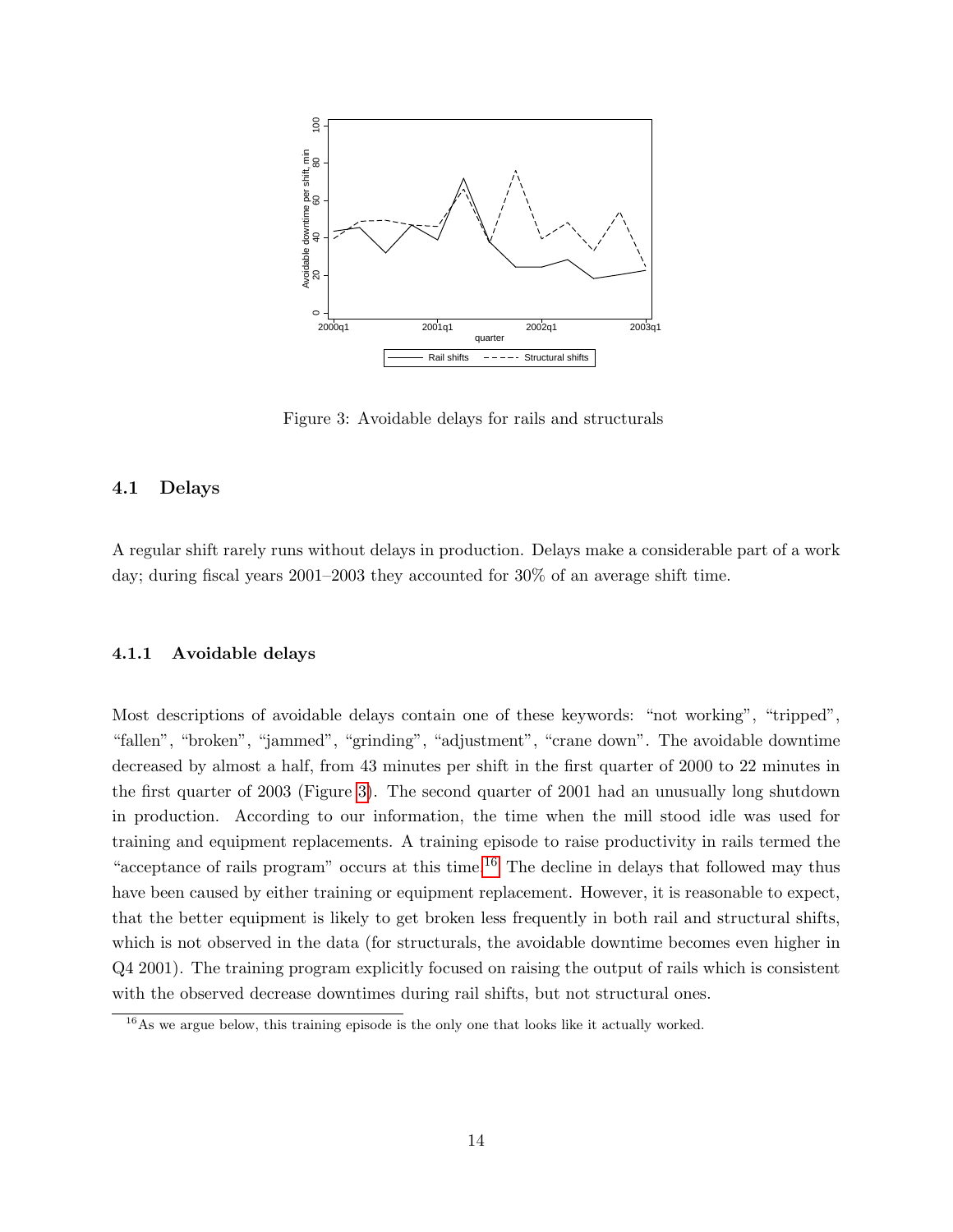

<span id="page-15-0"></span>Figure 4: Outside delays

#### 4.1.2 Outside Delays

The patterns of outside delays were very different for rail and structural shifts (Figure [4\)](#page-15-0). This is especially noticeable for year 2000, when RSM faced problems with the supply of low-hydrogen steel. Since hydrogen content is not as critical for the steel used in heavy structurals, as for rails, there was less outside downtime during structural shifts.

More than 60% of outside delays were associated with insufficient supply of inputs (keywords "shortage", "voltage", "restriction") or their bad quality (keywords "lengthy", "short", "bad metal", "asymmetry").

#### 4.1.3 Planned Delays

After an initial drop in 2000, planned downtime has been slowly increasing until mid-2002 (Figure [5\)](#page-16-0). We interpret this increase as a natural consequence of higher capital utilization. As output per shift grows over time, the equipment requires more frequent service. We did not observe any qualitative difference between rail and structural shifts which is consistent with this interpretation.

The descriptions of delay causes suggest that planned delays were primarily used for regular maintenance. More than 90% of planned delays were associated with "checking", "adjustment" and "changing" of "section", "stand" or "hot saw disc".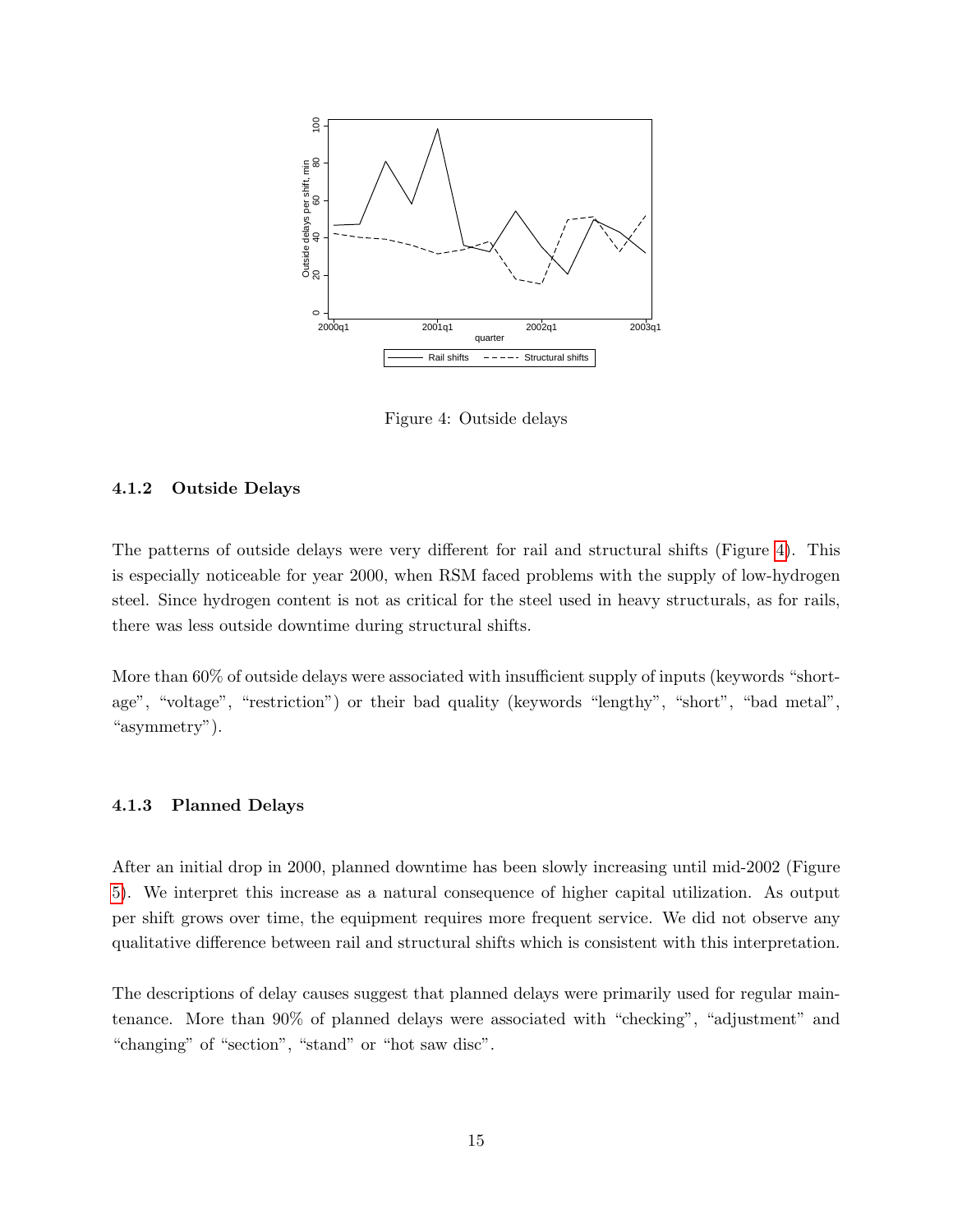

<span id="page-16-0"></span>Figure 5: Planned delays

#### 4.1.4 Finishing Delays

Finishing delays were only around 5–6 minutes per shift in 2000–2003 (Figure [6\)](#page-17-1). Consequently, finishing downtime changes do not contribute much to output growth per se. They serve as a source of information about downstream bottlenecks that may restrict the productivity of the mill.

Finishing delays occur at the final phase of production – when the rails are coming from the Hot Saw section to the cooling bed. There is only one cause listed for all finishing delays: "cooling bed full". If there is not sufficient space on the cooling bed, the operations at the Rail Mill are halted until the space becomes available.

#### 4.2 Rolling Rates

Figure [7](#page-17-0) plots the rolling rate over time. It includes both heavy structurals and rails.

It is evident from this figure that the rates seem to switch between discrete regimes. The switching clearly occurs at least three times: on September 15th 1999, November 7th 2000 and September 4th 2002. Within each regime the rates are dispersed around some average level that is stable over time which makes sense as dispersion will naturally arise in day to day operations.

Before September 1999, the mill had few orders as it was deemed incapable of producing the required quality. As a result, it was operating far below capacity. It is recorded that one furnace out of four was running between Sept. 1999 and November 1999, consistent with the low average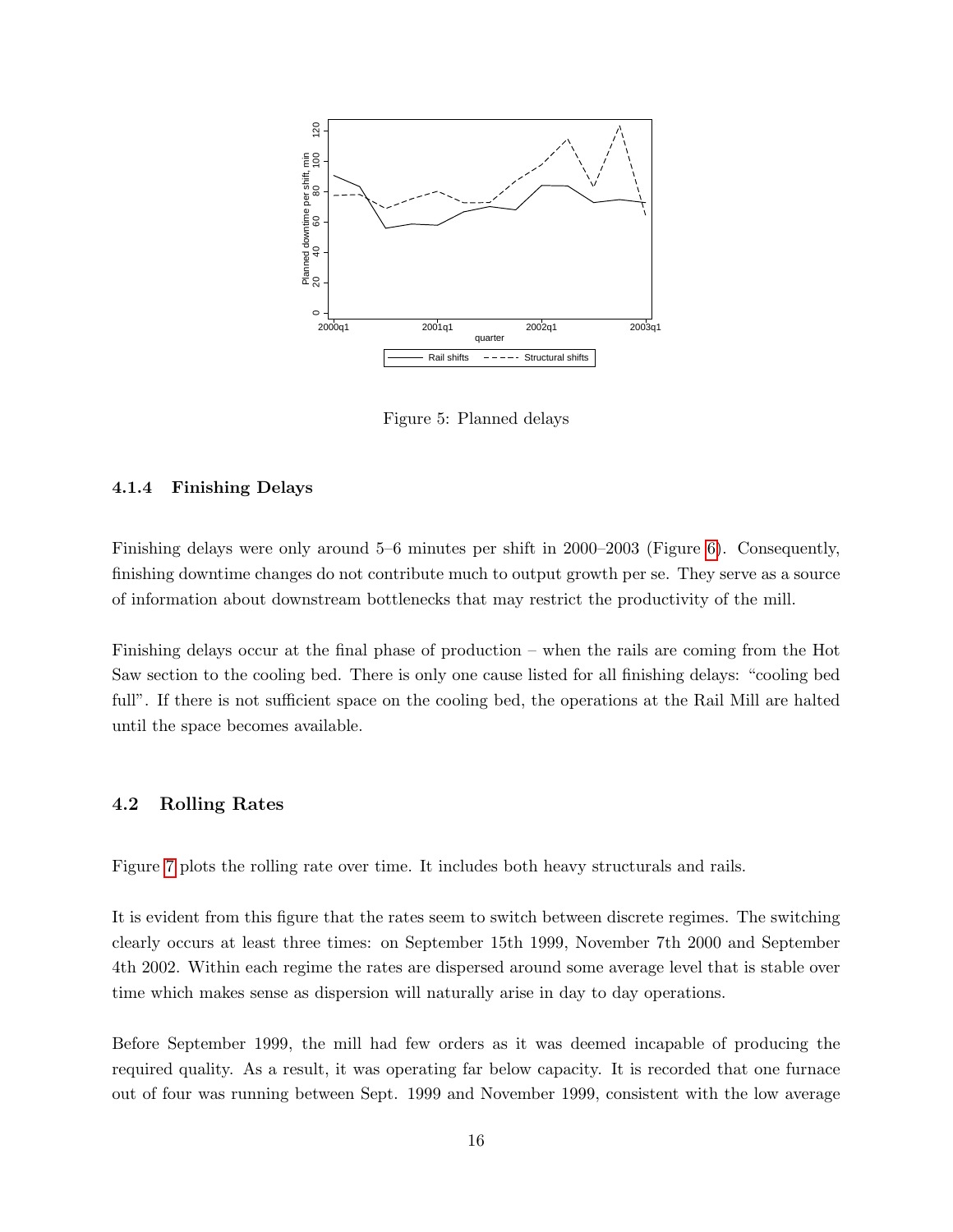

<span id="page-17-1"></span>Figure 6: Finishing delays



<span id="page-17-0"></span>Figure 7: Rolling rates for rails and structurals, 1999-2003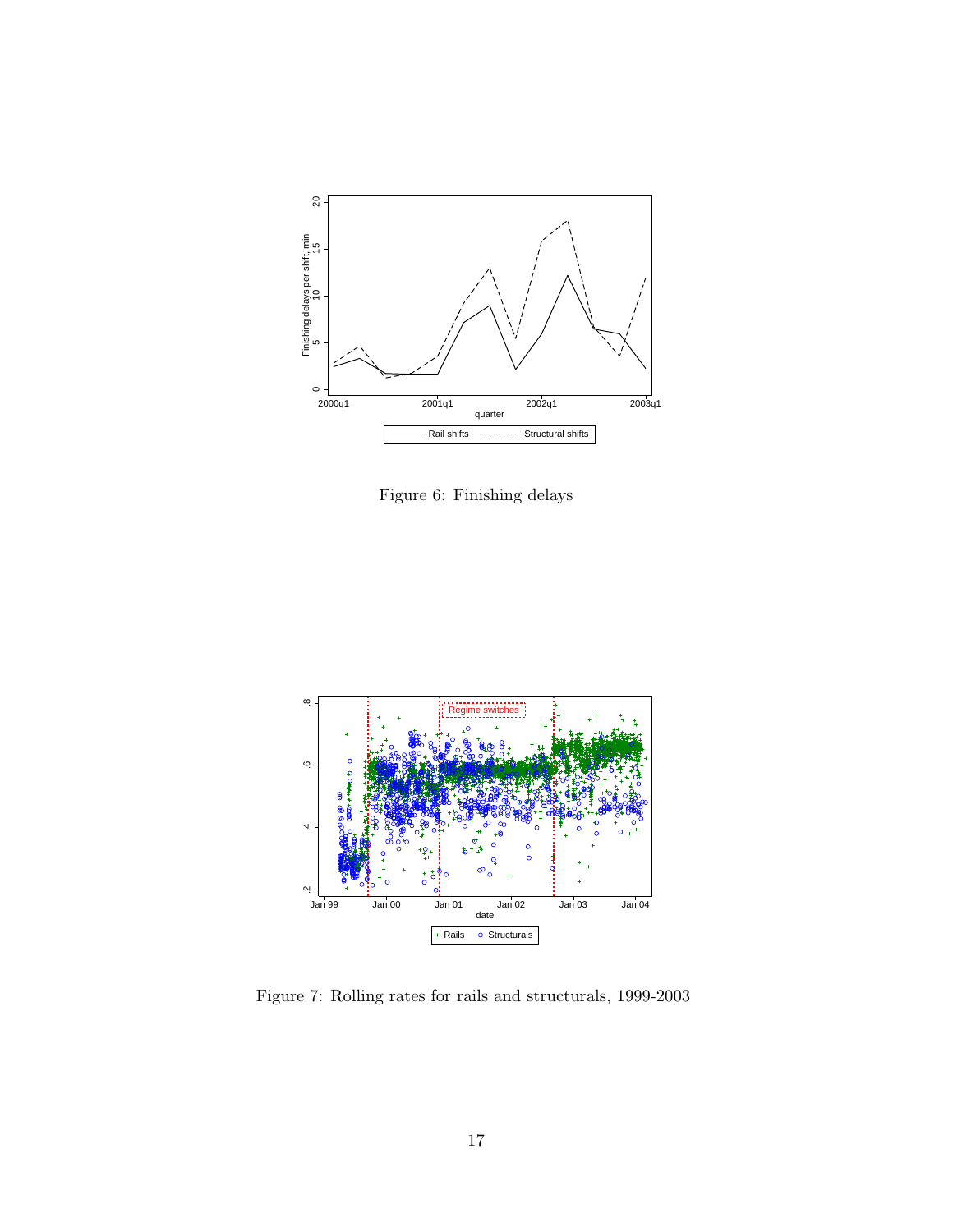

<span id="page-18-1"></span>Figure 8: Outside and finishing delays, 1999-2001.

rolling rate in this period.

After this first switch, between September 1999 and November 2000, there is a period where rolling rates fluctuated from one level to another. In this period the mill had limited access to low hydrogen steel from outside. There are two ways of reducing the hydrogen content in the rails. One is to use a degasser to make better steel. The other is to accept steel with a high hydrogen content but to cool the rail slowly allowing hydrogen to escape (see [Rai and Agarwal \(2007\)](#page-31-11)). The Bhilai Plant installed a degasser in early  $2000$ .<sup>[17](#page-18-0)</sup> It took six months or so to get consistent operation of this unit and until October of 2000, it was not fully effective. Note the high level of outside delays around the first switch (due to the lack of good steel) and high finishing delays afterwards (due to slow cooling) as depicted in Figure [8.](#page-18-1)[18](#page-18-2)

After November 2000, the degasser was running consistently and this is reflected in the higher more stable rate pattern.[19](#page-18-3) Finally, the regime switch that took place on September 4th 2002 is explained by the installation of some new equipment. We identify this using delay cause descriptions. On exactly September 4th a new delay cause started appearing in the data; it is listed as "jamming at new descaling unit". This delay occurred nine times in the first three days following the regime

<span id="page-18-3"></span> $19$ The degasser was installed in early 2000, started being tested in March, but did not function effectively until later in the year ((Hindu Business Line Newspaper, June 9th 2000, [Comptroller and Auditor General of India](#page-31-1) [\(2003-2004\)](#page-31-1))

<span id="page-18-0"></span> $17$ It is recorded that the degasser was put in for hot trials in March 2000 (Hindu Business Line Newspaper, June 9th 2000.) The Degasser was effective October 1st 2000, as recorded in the controller general report 2003.

<span id="page-18-2"></span><sup>&</sup>lt;sup>18</sup>For this reason, the RSM moved its output towards structurals in this period (where the hydrogen content was less of an issue) as far as possible. When it was forced to make rails, it did so, but could only use the slow cooling method as good steel was hard to come by. For this reason, before 2000, even when the share of rails was high, the output of rails was quite low.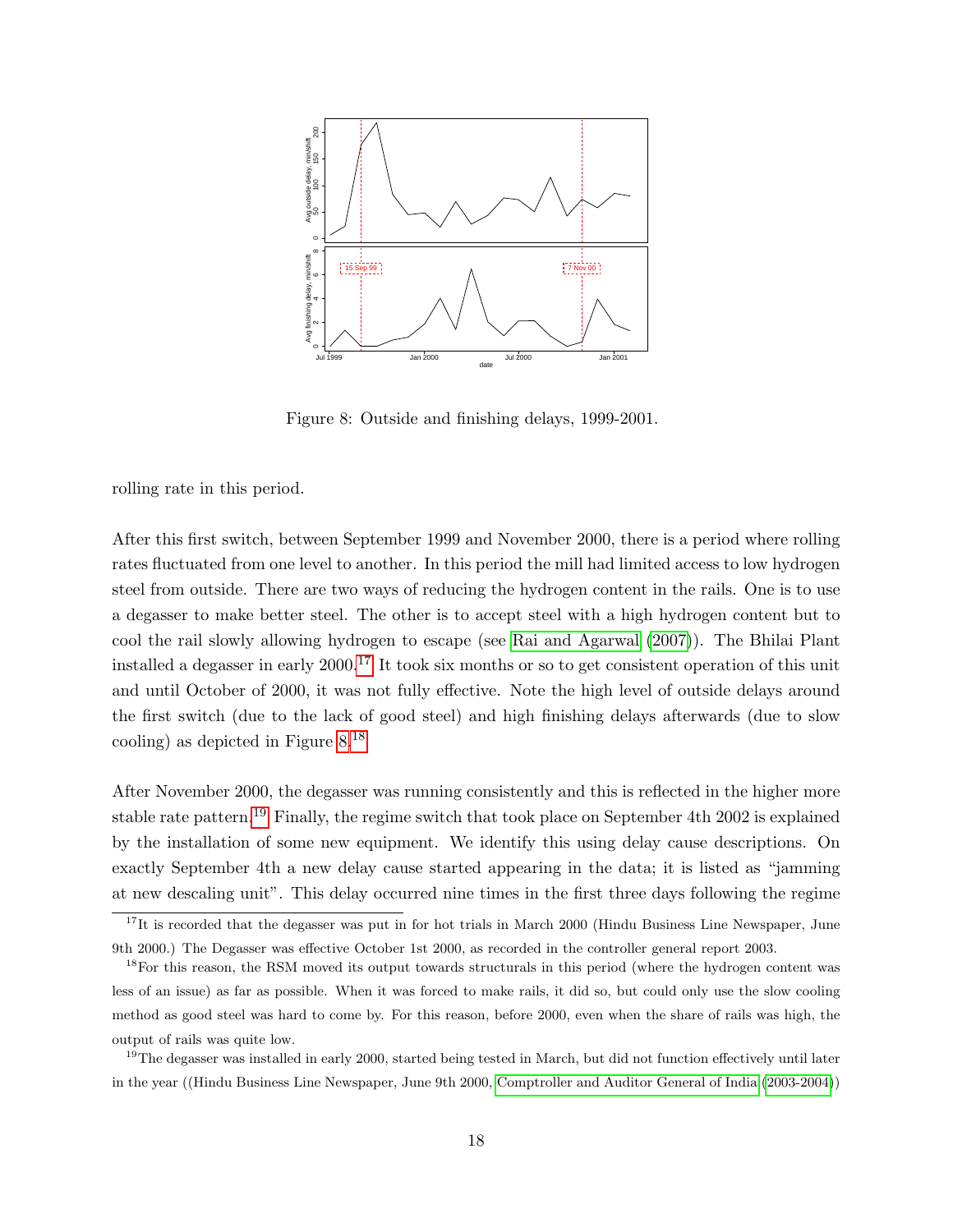switching. Gradually, its frequency declined to five occurrences per quarter. Since the increase in the rolling rate occurred simultaneously with the installation of the new equipment, we conclude that the former was likely to be caused by the latter.

Overall, it seems fair to say that the long run dynamics of the rolling rate seem to be determined by technological considerations and the outside constraints operating.

### <span id="page-19-1"></span>5 A Semi Structural Model of Production

We build a stylized model of the mill in which each bloom goes through a sequence of different stages before being finished. At each stage in the production process, either events outside the control of the brigade may occur or workers on the floor may make mistakes. These events and mistakes result in delays. The duration of delays may depend on the worker characteristics during the shift. We choose what we believe are reasonable distributions for delay times caused by these events and then estimate the parameters of these distributions. Finally, we discuss some alternative modeling approaches and justify the choice of the assumptions made in our model.

Each bloom goes through the following sequence of events and delays. We denote events and mistakes by  $M_x$  and delays by  $D_x$ , where  $x \in \{o, p, a, f\}$  refers to the type of delay (outside, planned, avoidable and finishing).

- 1. A steel bloom is fed into the furnace area for reheating.
- 2. An outside event may occur at this point. If the event occurs, it triggers an outside delay of  $D<sub>o</sub>$  minutes.  $D<sub>o</sub>$  is drawn from the distribution  $F<sub>o</sub>(D<sub>o</sub>|Z)$  where Z refers to the relevant characteristics of workers on the floor. We therefore assume that while the event is independent of the workers on the floor, the delay duration does depends on these characteristics because the events often require intervention by the mill personnel. In the absence of the event, there is no *outside delay*.  $20$
- 3. Next, workers may make an avoidable mistake causing an *avoidable delay* of  $D_a$  minutes before production is restored.  $D_a$  is sampled from  $F_a(D_a|Z)$ . In this case both the probability of the mistake and the delay time depends on Z.
- <span id="page-19-0"></span>4. To roll the bloom into a final product, it takes time t where  $t = 1/R$  and R is the rolling rate.

<sup>&</sup>lt;sup>20</sup>For example, flooding in the rainy season requires darainage of the affected area before production can be resumed and fluctuations in electrical voltage or broken equipment may have to be reported.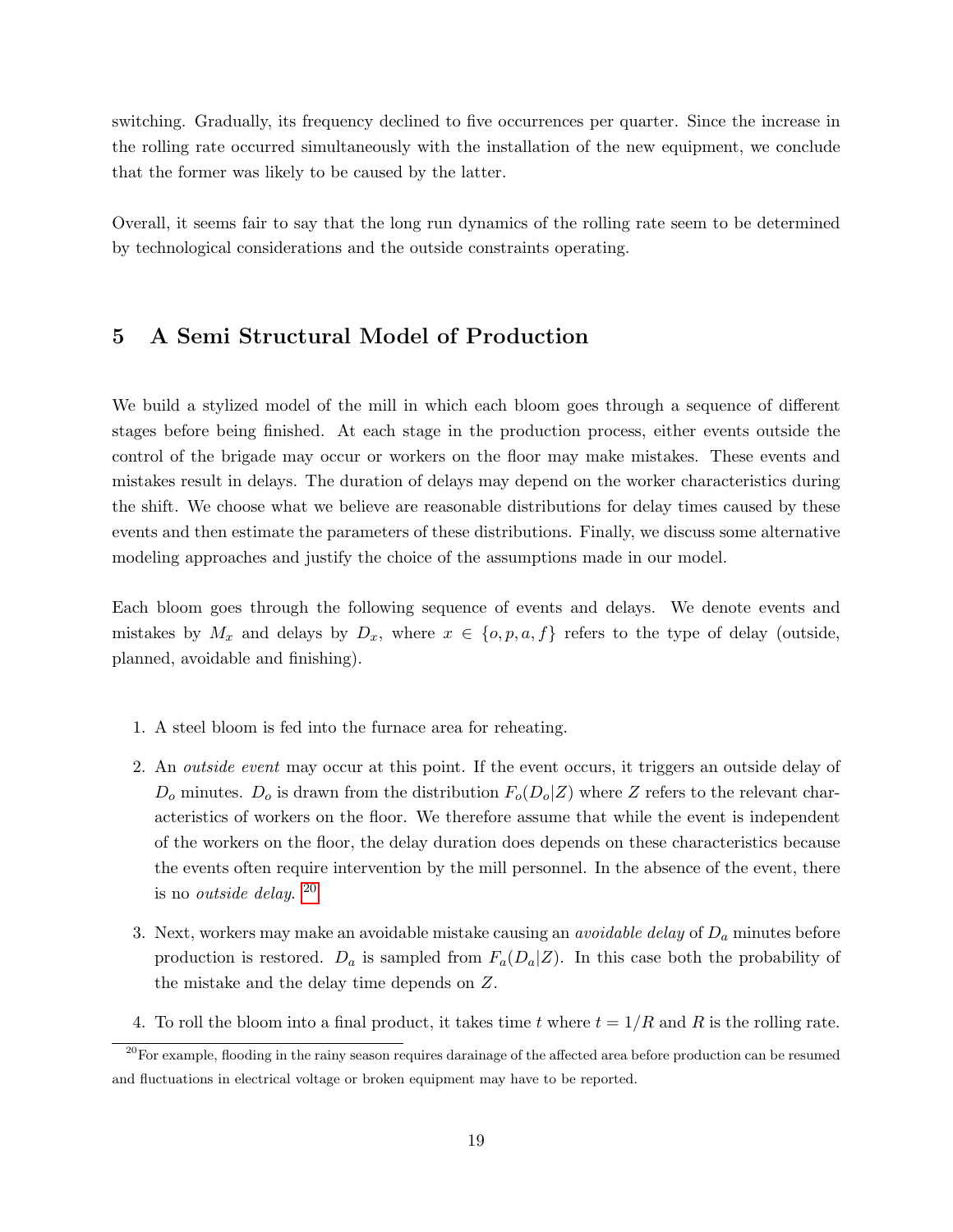- 5. When the bloom is rolled, there is some chance of the cooling bed being full, resulting in a finishing delay of  $D_f$  minutes drawn from  $F_f(D_f)$ . This is unlikely to depend on Z, since it is a downstream delay and mill personnel are not involved in clearing the cooling bed.
- 6. With probability  $p$  the final product is non-defective.
- 7. With some probability (which varies by quarter) the equipment requires maintenance and  $D_p$ minutes are spent in a planned delay, where  $D_p$  is drawn from  $F_p(D_p|Z)$ .
- <span id="page-20-0"></span>8. The process is repeated starting from step 1.

For *outside*, planned and finishing delays, we assume that the *events causing the delays* are beyond the control of the mill workers. They occur with some *exogenous* probability that we allow to vary by the calendar quarter during which production takes place. Avoidable delays on the other hand are caused by worker mistakes which are allowed to depend on the composition of workers on the shift.

In each case, we use a logit model to approximate the process generating the event. For a shift with worker characteristics  $Z$ , the probability of avoidable mistakes is given by

$$
P_a(Z, \theta) = Pr(M_a = 1|Z) = \frac{1}{1 + e^{-\theta_a Z}}
$$

and for all other delay types the probability of events causing the delay in calendar quarter  $q$  is

$$
\Pr\{M_x = 1|q\} = \frac{1}{1 + e^{-\theta_x(q)}}
$$

If a delay occurs, we model the duration of delays that follow by gamma distributions. Each delay  $D_x$  is a drawn from a gamma distribution  $\Gamma(\alpha_x, \lambda)$  where  $\alpha_x = \beta_x Z$  is the shape parameter and  $\lambda_x$ is the scale parameter ( always indepenent of worker characteristics) for  $x \in \{o, p, a\}$ . The density function for delay durations of these three types is therefore

$$
f(D_x|M_x = 1, Z) = D_x^{\beta_x Z - 1} \frac{e^{-D_x/\lambda_x}}{\lambda_x^{\beta_x Z} \Gamma(\beta_x Z)}, x = a, o, p.
$$

We assume that  $F_f(D_f)$  takes a similar gamma form but with the additional restriction that the shape parameter is not dependent on  $Z$  though it is allowed to vary by quarter. Thus

$$
f(D_f|M_f=1,q) = D_f^{\beta_f(q)-1} \frac{e^{-D_f/\lambda_f}}{\lambda_f^{\beta_f(q)} \Gamma(\beta_f(q))}.
$$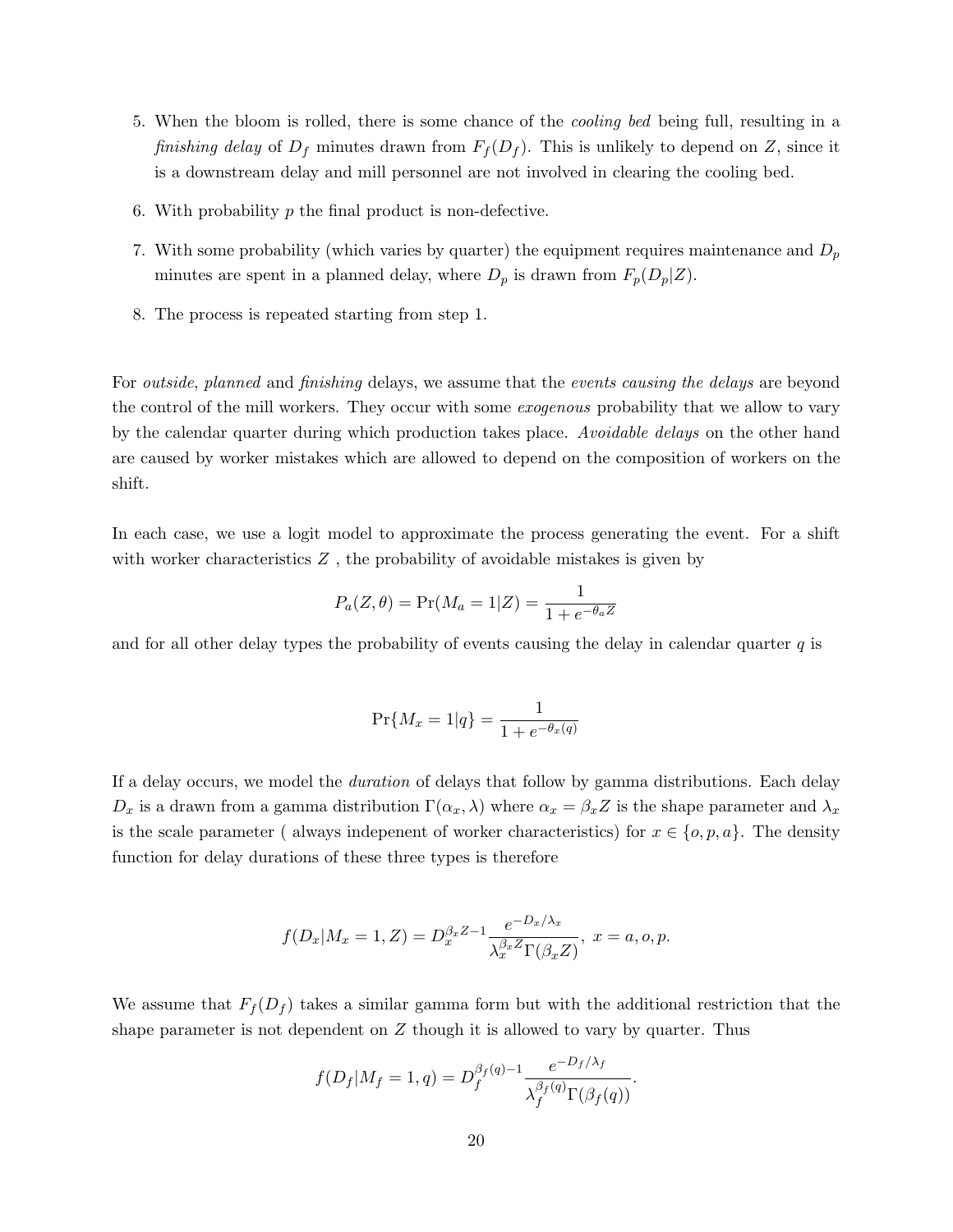Recall that the mean of the gamma distribution is given by  $\lambda\beta Z$ , while the variance is  $\lambda^2\beta Z$ . Thus, our parametrization allows both the mean and the variance of avoidable, outside and planned delays to depend on who is on the floor. For finishing delays, it allows the mean and variance to vary by quarter only.

We chose the gamma distribution for its flexibility and as it fits the data quite well. In Figure [5](#page-20-0) we compare our fitted gamma distributions with histograms based on the actual data and find the approximation to be very close. This parameterization also allows for a simple interpretation of the estimates. Assume the observed delay durations come from the sum of delays caused by each individual on the floor and that these individually generated delays are independently generated. Then if the delays of a single worker come from the gamma distribution  $\Gamma(\alpha_i, \lambda)$  where  $\alpha_i$  is an individual characteristic of worker i, by gamma-additivity, total delays are distributed as  $\Gamma(\Sigma_i\alpha_i,\lambda)$ . Our formulation is therefore consistent with, though not restricted by, a model in which todays delays are the sum of delays caused by individual workers and individual delays in turn depend on the characteristics of the worker. $21$ 

We estimate the probability of delays of various forms by applying the logit model to the sample of all rolled blooms. To keep our estimation tractable, we assume that all random processes in the model  $(M_x, D_x)$  are jointly independent conditional on Z. The only permissible correlation between outside, avoidable and planned delays must therefore go through the brigade on the floor. This assumption allows avoidable, outside and planned delays to be estimated independently of each other. We estimate  $\beta_x$  and  $\lambda_x$  independently for avoidable, outside, planned and finishing delays by applying the method of maximum likelihood to the sub-sample of blooms with positive delay durations,  $D_x$ . It is well known that this likelihood function is concave and so has a unique maximum. [\(Choi and Wette 1969\)](#page-31-12).

### <span id="page-21-0"></span>6 Estimation

We begin by describing the construction of variables that comprise the shift-wise characteristics of workers Z in our model. These include the number of workers, disaggregated by their designation, diversity indices based on hometown and caste and training stocks by nine training categories.

<span id="page-21-1"></span><sup>&</sup>lt;sup>21</sup>For worker *i* we define  $\alpha_i$  as follows:  $\alpha_i = \gamma_1 Z_i + \gamma_2 \frac{Y}{N} + u_i$  where  $Z_i$  contains worker-specific characteristics from Z, Y contains common characteristics, and  $u_i$  is worker i's fixed effect. Then it is easily seen that  $\sum \alpha_i =$  $\sum (\gamma_1 Z_i + \gamma_2 \frac{Y}{N} + u_i) = \gamma_1$  [number of workers by designation, training by type] +  $\gamma_2 Y$  + full set of fixed effects =  $\beta Z$ . For the model without worker fixed-effects, omit  $u_i$  from the above derivation. Tables [5](#page-25-0) and [6](#page-26-0) in the next section present estimates of the model with and without worker fixed effects.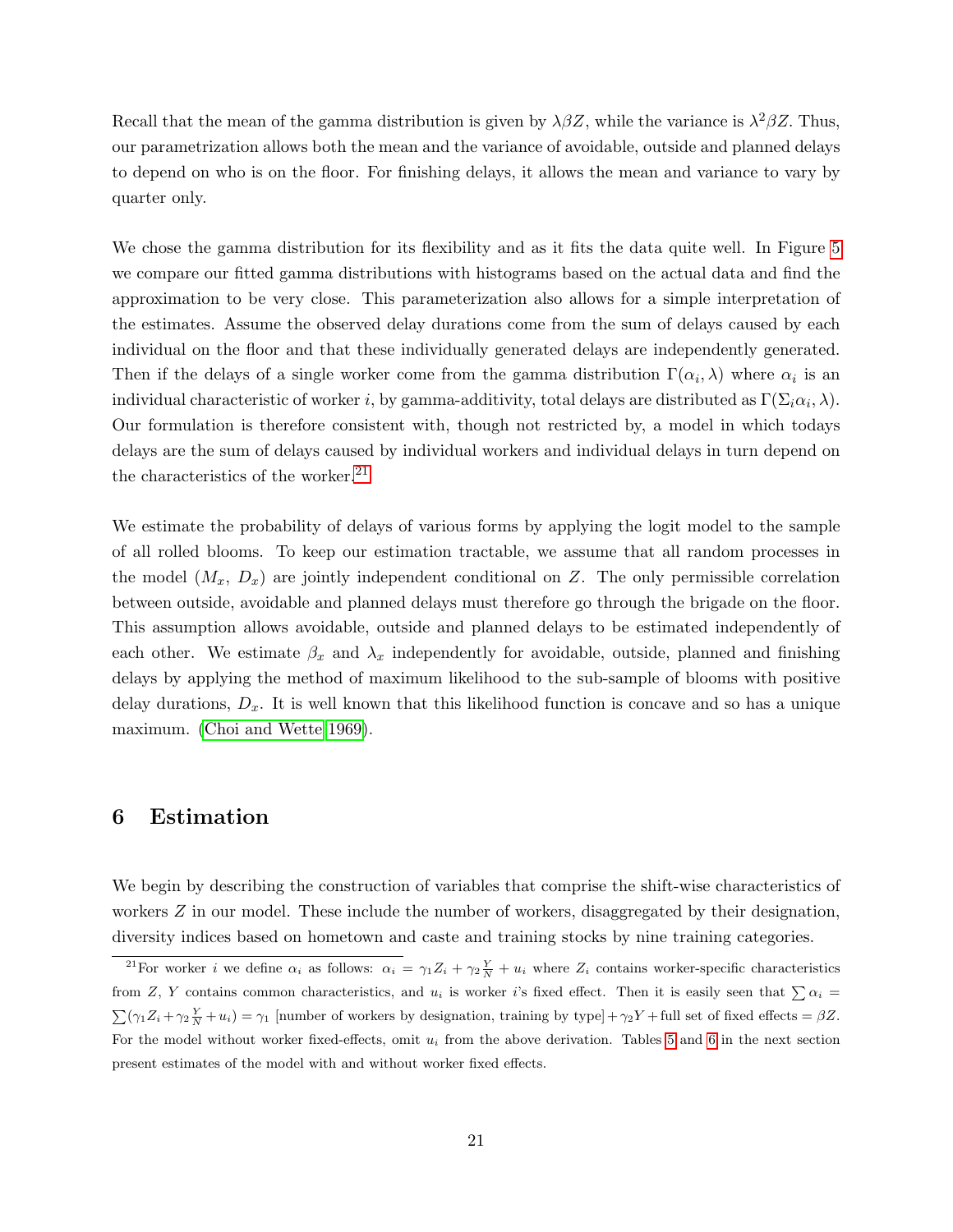

Figure 9: Gamma distribution approximations to observed delay durations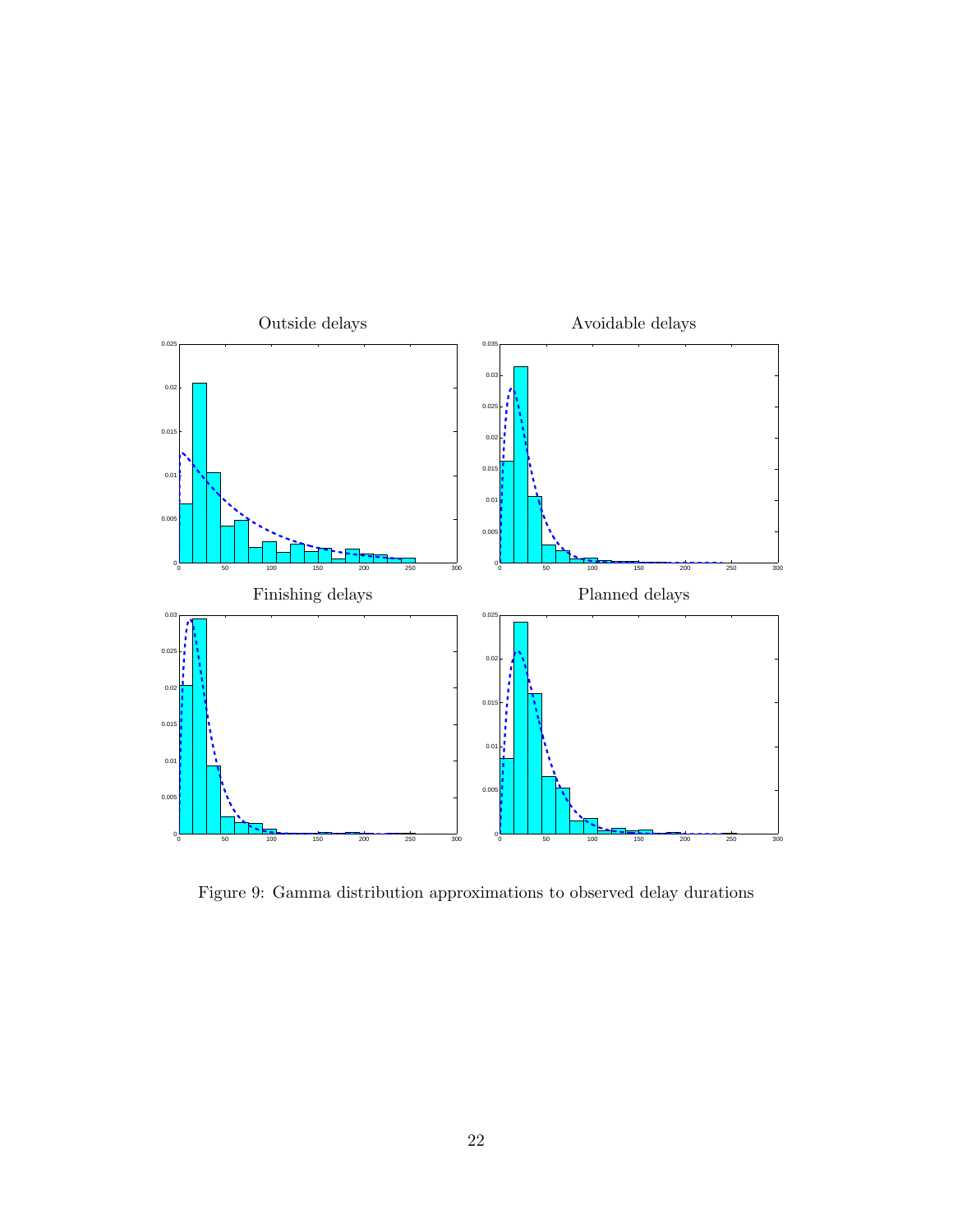The technological process is organized around ten groups of workers. As shown in Figure [1,](#page-7-0) there are seven teams of workers. In addition, there are three groups ( Executives, Crane operators and Technicians) who may appear at any stage of the process. Since different groups perform different tasks, we treat them as separate types of labor and construct ten labor variables for the shift-wise numbers in each of these groups.

Worker diversity may affect cooperation among workers within a shift. We use two indices to capture different dimensions of diversity, home state and caste affiliation. These are constructed as follows:

$$
local\_mix = \min(s_{local}, 1 - s_{local}),
$$
  

$$
case\_mix = \min(s_{scst}, 1 - s_{scst}),
$$

where  $s_{local}$  is the share of shift workers originating from the local area around Bhilai and  $s_{scst}$  is the share of workers from the Scheduled Castes and Scheduled Tribes, the two groups that declared as disadvantaged by the Indian state and are entitled to affirmative action benefits.

To examine the effects of training, we construct training stocks for the nine categories in Table [2](#page-10-0) for each worker on each date. So, for example, the total stock of safety training for worker  $w$  at any date equals the total number of days of such training administered to him by that date. We aggregate individual stocks for all workers on the attendance sheet for that shift to construct our nine stocks for every shift.

The model is estimated on the sample of shifts producing only rails during the period January 1, 2000-March 31, 2003. Table [5](#page-25-0) presents our results. All estimates are presented as "average marginal effects". For example, the effect of productivity training on the probability of an avoidable delay occurring has a marginal effect of -.33. Recall that our estimates are scaled up by 10,000. This means that on average, an extra day of this training reduces the probaility of a mistake on a single bloom by .000033 and with roughly 200 blooms a shift, by .66% a shift.

Column 1 of the table contains logit estimates based on the sample of all 418,819 blooms rolled over this period. If an avoidable delay occurs during a shift, we set  $M_a = 1$  for the first bloom in that shift. For each subsequent avoidable delay on that shift, we assign that delay to subsequent blooms in that same shift. If, say, four avoidable delay episodes occur during that shift,  $M_a = 1$ for the first four blooms of that shift. Given that the worker characteristics are the same for all blooms rolled in the shift and delays are assumed to be independent, all assignments of delays to blooms have equal probability and the way in which delays are assigned to particular blooms does not affect our estimates.

Columns 2-4 contain maximum likelihood estimates based on the gamma distributions described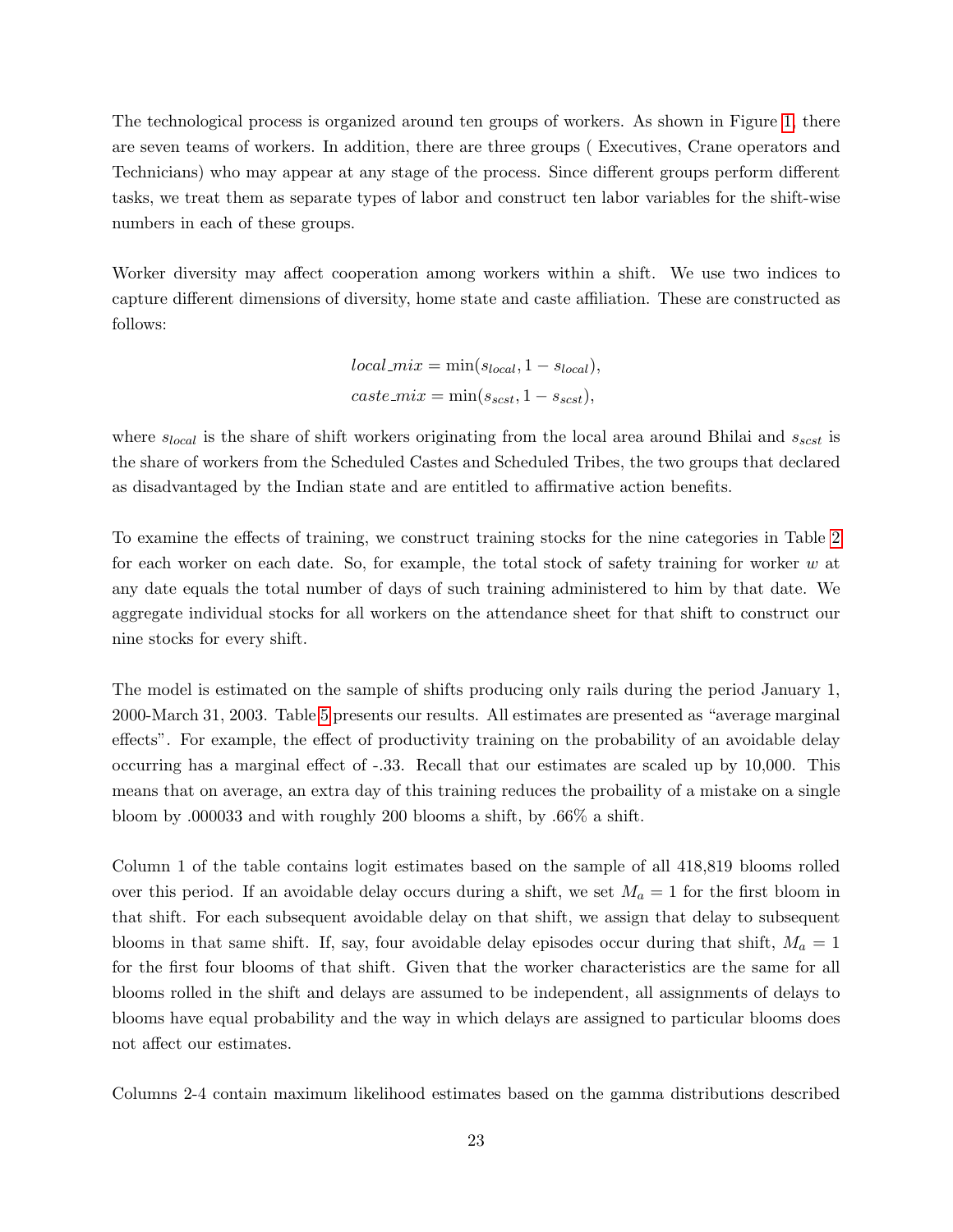above and the number of observations is therefore the number all delay episodes during this period for each type of delay. The dependent variable is the amount of delay time, in minutes. There are therefore as many observations per shift as delay episodes of the category that is being explained.

The estimates are consistent with the presence of overstaffing. Note that in column 1 of Table [5](#page-25-0) whenever the coefficient on the number of workers on the floor of a given type is significant, it is positive, indicating a higher probability of a mistake. The estimates on the determinants of delay durations in columns 2-4 also provide no clear evidence that the mistakes are fixed faster by larger brigades. Hence, a increase in the quantity of labor hired, all else equal, is unlikely to reduce downtime and raise output per shift. These results are supported by the anecdotal evidence on overstaffing at the BSP given in [Parry \(1999\)](#page-31-10).

Some types of training do seem to reduce avoidable mistakes as seen by the negative coefficients on environmental, motivational and productivity training. However we show below that of these, only productivity training seems to be robust to changes in model specification. We also find no evidence that caste diversity impairs productivity; if anything, workers in shifts that are heterogeneous in terms of caste seem to make fewer mistakes.

Total labor variables alone might not be able to capture all the relevant dynamics in workforce composition. When using aggregate numbers for different designations and training stocks, we implicitly assume that replacing one worker with another will not change the outcome as long as the workers' training stocks, etc., are the same. If this is not the case, our estimates may be subject to the omitted variable bias. To check the robustness of the estimates in [5,](#page-25-0) we augment Z by individual worker dummies and reestimate these equations.

The estimates presented in Table [6](#page-26-0) confirm our main result: productivity training significantly reduces downtime. In addition motivational training seems to reduce the average time spent in planned delays. The coefficient of job instruction training is now positive. This could be because job instruction occurs when new workers are hired or promoted. To check for this, we controlled for time in the job by putting in a novice dummy for those on the job less than six months (these estimates are available on request), but this had no effect on estimates. Caste diversity is no longer significant. Thus, the only robust result is that productivity training helps.

To quantify and better illustrate the total effect of such training on output, we perform a a set of counterfactual simulations in the following section where the stocks of such training and other possibly relevant explanatory variables are varied and the dynamics of simulated output are compared with observed output.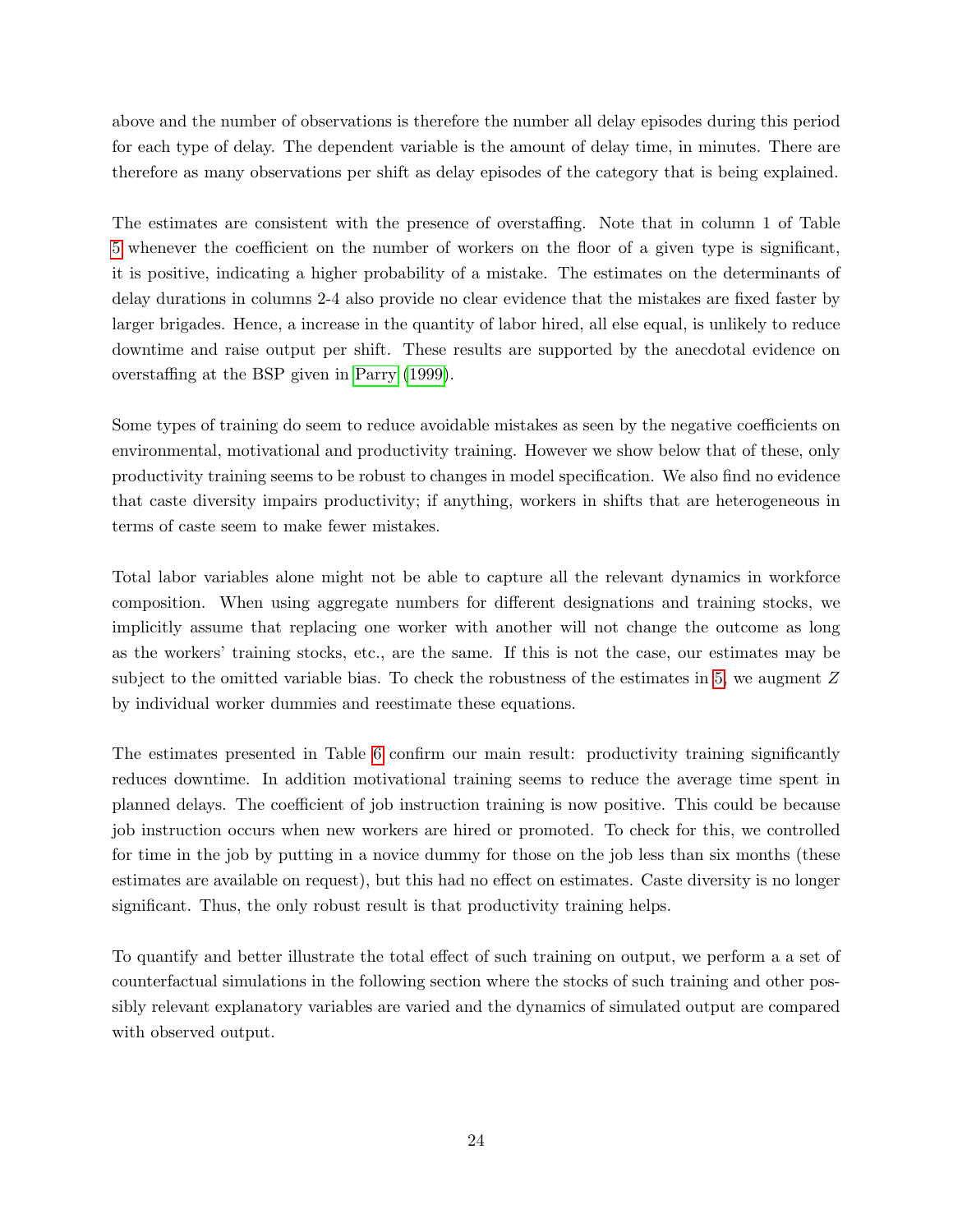| Dependent variable       | $M_a$            | $D_a$             | $D_{\alpha}$      | $D_p$   |
|--------------------------|------------------|-------------------|-------------------|---------|
| Worker Teams (# workers) |                  |                   |                   |         |
| Control Men              | $1.91^{\dagger}$ | $-1.90$           | $-9.65$           | 4.77    |
| Coggers                  | $-0.86$          | $-2.53$           | 12.3              | 3.99    |
| Crane Operators          | $-0.19$          | 2.55              | $35.6*$           | $-2.27$ |
| Executives               | $-3.63$          | $-4.87$           | 9.19              | $-12.8$ |
| Furnance Maintenance     | $-0.32$          | $-1.31$           | $-21$             | $-1.63$ |
| Ground Staff             | $1.23^{\dagger}$ | $3.31^{\dagger}$  | 5.82              | $-0.31$ |
| Senior Control Men       | $1.76*$          | $-4.31^{\dagger}$ | $-11.3$           | $-1.12$ |
| Services                 | $2.17^{\dagger}$ | 0.22              | $-10.1$           | $-0.99$ |
| Saw Spell                | 0.45             | $-1.06$           | $-9.16$           | 0.21    |
| Technicians              | $5.67***$        | $-2.13$           | 8.33              | 8.05    |
| Training stocks (days)   |                  |                   |                   |         |
| Cost Reduction           | 0.34             | $-0.04$           | $-3.12$           | 0.18    |
| Environmental            | $-0.53**$        | 0.06              | $-0.73$           | $-0.72$ |
| <b>IT</b>                | 0.18             | $-1.20$           | 3.03              | 0.29    |
| Job Instruction          | $-0.27$          | 1.30              | 0.73              | 1.75    |
| Motivational             | $-0.12*$         | 0.17              | 0.70              | $-0.12$ |
| Productivity             | $-0.33***$       | $-0.13$           | $-1.07^{\dagger}$ | $-0.08$ |
| Quality Control          | $-0.08$          | $-0.15$           | $-2.04$           | $-0.17$ |
| Safety                   | $-0.05$          | 0.86              | $11.9***$         | 0.89    |
| Other                    | $-0.33$          | $-1.08$           | $-0.14$           | 0.79    |
| $\text{Caste\_mix}$      | $-146**$         | $-108$            | $-261$            | $-185$  |
| Local_mix                | 23               | -75               | $-367$            | 156     |
| Observations             | 418,819          | 3,366             | 1,788             | 5,219   |

<span id="page-25-0"></span>Table 5: Estimates of downtime components

Significance levels : †: 10% ∗ : 5% ∗∗ : 1%

Column 1 reports average marginal effects on  $Pr{M_a = 1}$ , scaled up by 10,000 Columns 2-4 report marginal effects on delay durations, scaled up by 10 Unlisted control variables: brigade dummies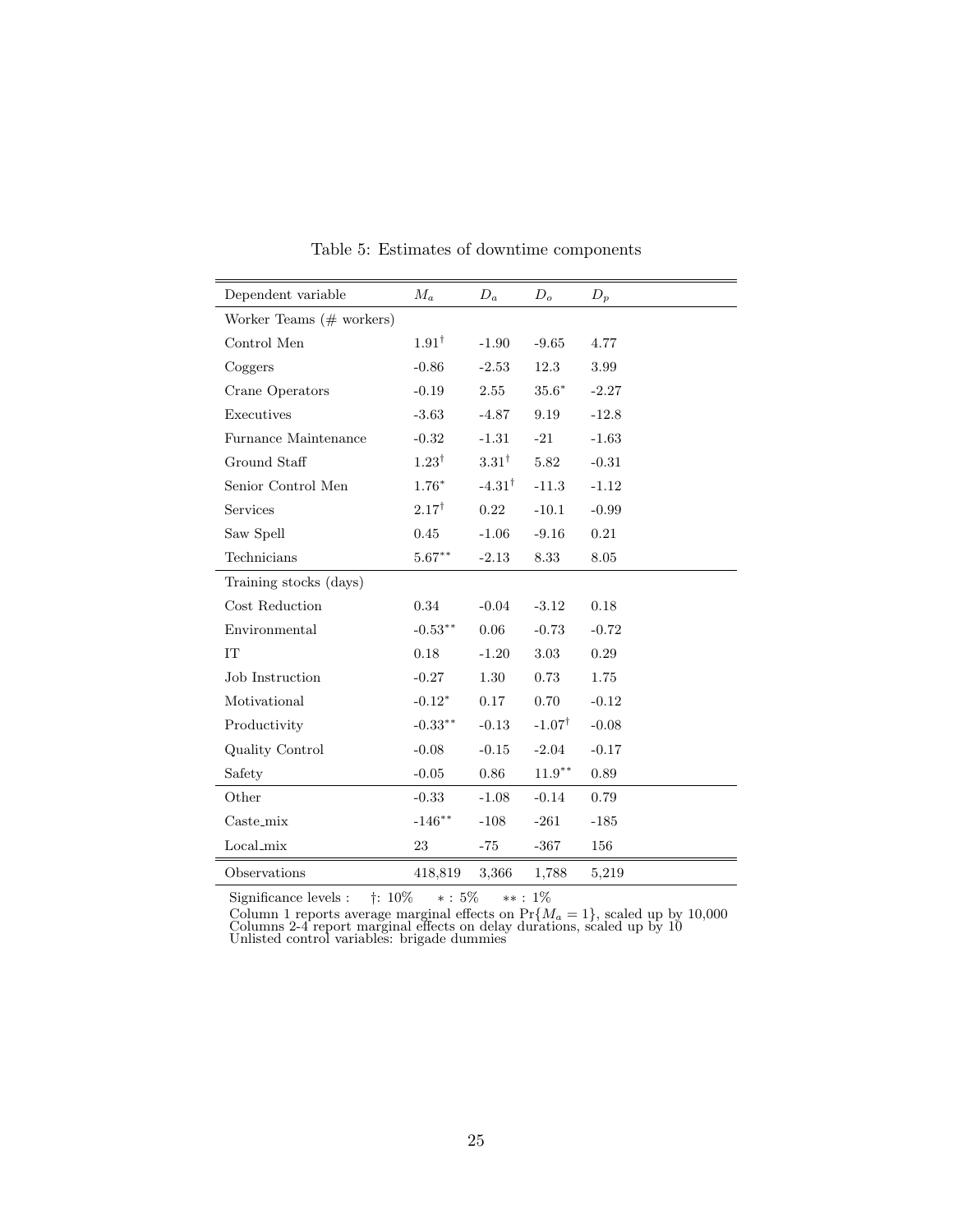| Dependent variable                  | $M_a$     | $D_a$   | D <sub>o</sub> | $D_p$    |
|-------------------------------------|-----------|---------|----------------|----------|
| Worker Teams $(\# \text{ workers})$ |           |         |                |          |
| Control Men                         | 29.2      | $-3.15$ | $-83.3$        | 12.9     |
| Coggers                             | 20.4      | $-3.59$ | 17             | 12.5     |
| Crane Operators                     | $-21.7$   | 52.2    | 58.1           | 12.1     |
| Executives                          | $-1.25$   | 4.73    | $-11.5$        | $-22.5$  |
| Furnance Maintenance                | 17.4      | $-23-$  | $-193$         | 38.5     |
| Ground Staff                        | 15.5      | 18.4    | $-123$         | 14.5     |
| Senior Control Men                  | 28        | $-1.80$ | $-127$         | 8.74     |
| Services                            | 26.5      | 27.1    | $-96$          | 21.6     |
| Saw Spell                           | 14.1      | 25.2    | $-132$         | 3.09     |
| Technicians                         | $-8.75$   | $-15.9$ | 201            | $-46.4$  |
| Training stocks (days)              |           |         |                |          |
| Cost Reduction                      | $-0.67$   | 2.11    | 4.18           | $-2.85$  |
| Environmental                       | $-0.04$   | $-0.75$ | $-0.75$        | $-0.95$  |
| IT                                  | $-0.32$   | 0.26    | 21.5           | 2.62     |
| Job Instruction                     | $4.76***$ | 4.63    | $-29.6$        | 5.63     |
| Motivational                        | 0.07      | $-0.21$ | 0.48           | $-0.60*$ |
| Productivity                        | $-0.41**$ | $-0.43$ | $-1.88$        | $-0.09$  |
| Quality Control                     | $-0.22$   | $-0.99$ | $-1.64$        | $-0.47$  |
| Safety                              | 0.32      | 2.88    | 9.99           | 0.30     |
| Other                               | $-0.33$   | 0.45    | $-3.83$        | $1.07\,$ |
| $\text{Caste\_mix}$                 | $-427$    | $-926$  | $-2638$        | 34.1     |
| Local_mix                           | 11.2      | $-50$   | 474            | 118      |

<span id="page-26-0"></span>Table 6: Estimates of downtime components (with worker dummies)

The number of observations are the same as in Table [5.](#page-25-0) Significance levels : †: 10% ∗ : 5% ∗∗ : 1%

Column 1 reports average marginal effects on  $Pr{M_a = 1}$ , scaled up by 10,000<br>Columns 2-4 report marginal effects on delay durations, scaled up by 10<br>Unlisted control variables: individual worker dummies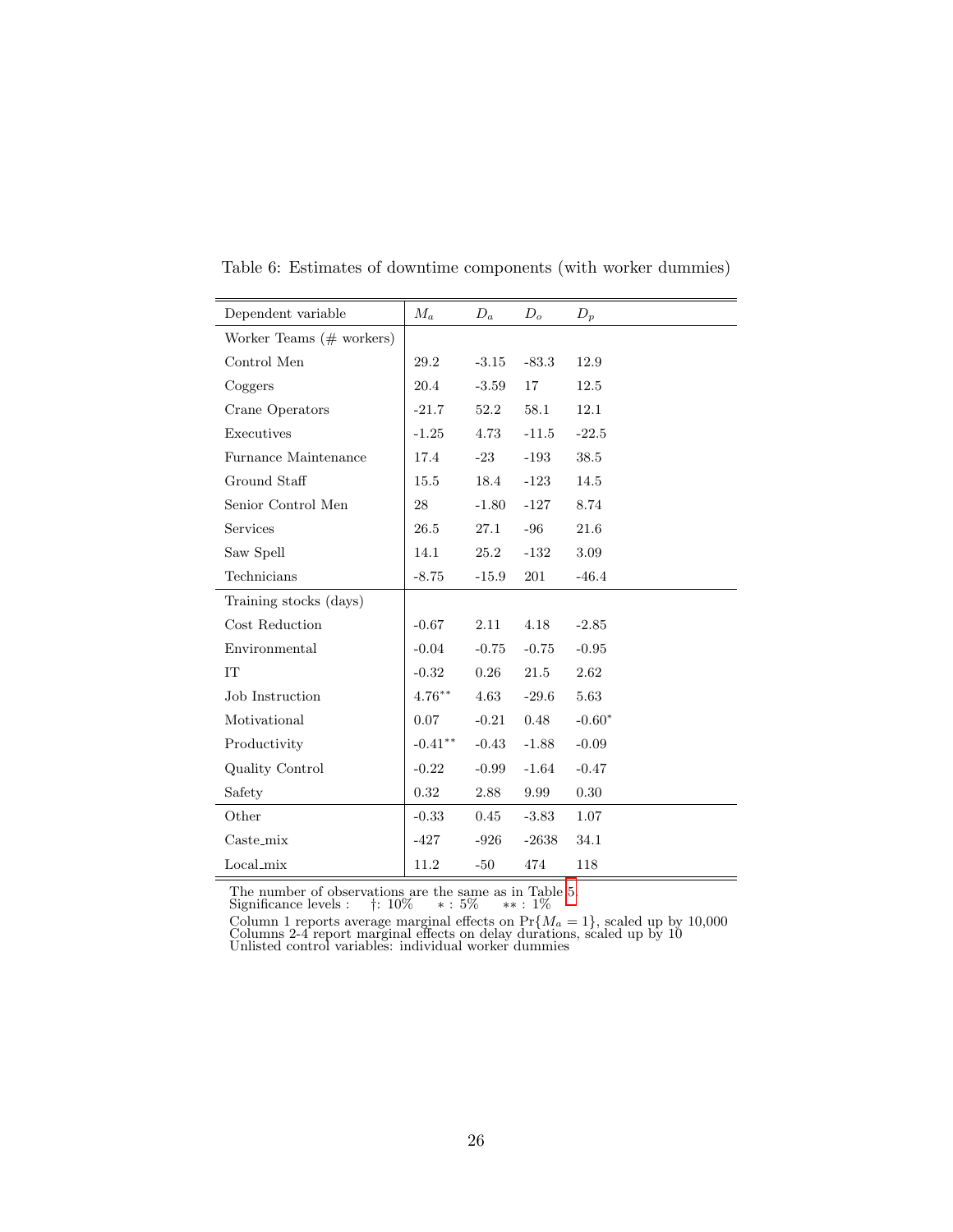### <span id="page-27-0"></span>7 Counterfactual Experiments

In this section we use the estimates from the above section to study the impact of counterfactual changes in labor, diversity and the stock of training on the overall output. To avoid omitted variable bias, we restrict ourselves to the model with individual fixed effects and use the estimates from Table [6.](#page-26-0)

We simulate production bloom by bloom, following the multistep procedure outlined in Section [5.](#page-19-1) In each of our counterfactual experiments, the set of brigade characteristics is split in two parts:  $Z = [Z_1, Z_2]$ . The first part contains variables that we freeze at the level of quarter 1, 2000 in the simulation. The second consists of characteristics that are allowed to change over time as observed in the data. This way, we predict the time path of output that would occur, had the management chosen not to adjust the variables in  $Z_1$ . By varying the composition of  $Z_1$  and  $Z_2$  from one simulation to the next, we sequentially examine the importance of different sets of explanatory variables.

Each bloom that enters the mill takes time  $1/R$  to be processed if no mistakes or delays occur. If the model generates the event that a draw from a delay distribution is warranted, then the delay drawn is added to this time. Many delays may occur and these are additively incorporated. There is a probability, which varies by calendar quarter, that the bloom may be cobbled, in which case the simulation will throw this bloom out. This continues until the 480 minutes of the shift are over. At the end of each shift, the total blooms rolled are generated. We take the monthly output generated by the simulation and label this to be the simulated output.

We start with simulating a full model in which  $Z_2$  contains all the covariates and  $Z_1$  is empty. We then shrink the list of variables in  $Z_2$  in stages and observe the response of simulated output. The results of these experiments are depicted in Figure [7.](#page-27-0)

Panel (a) shows that the full model fits the monthly output data very well. Recall from Section [5](#page-19-1) that so as not to over parametrize the model, we only allow for quarterly changes in the probabilities of outside, planned and finishing delays. As a result, if outside delays, for example, are frequent in a particular week or month, the model will not take this into account and will tend to overestimate output for that month. This is why the model does not track the data spike by spike, but it does track it well on average.

In panel (b), we assume that the diversity indices are kept at their average level in the first quarter of 2000. By comparing simulated output here with that in panel (a), we see that this restriction does very little to estimated output: therefore we can say that the effect of changing diversity is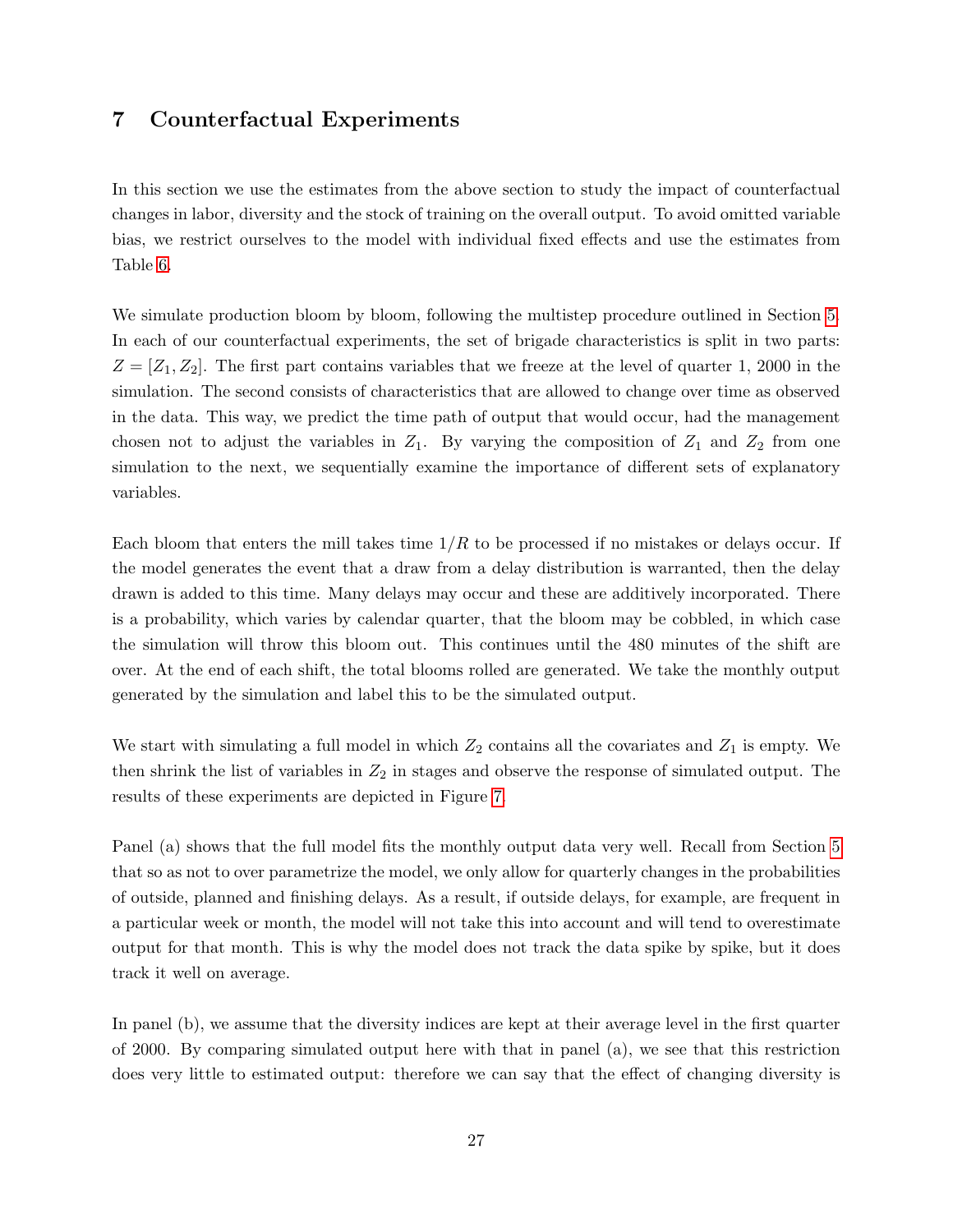

Figure 10: Diversity, labor and training, and their overall effects on output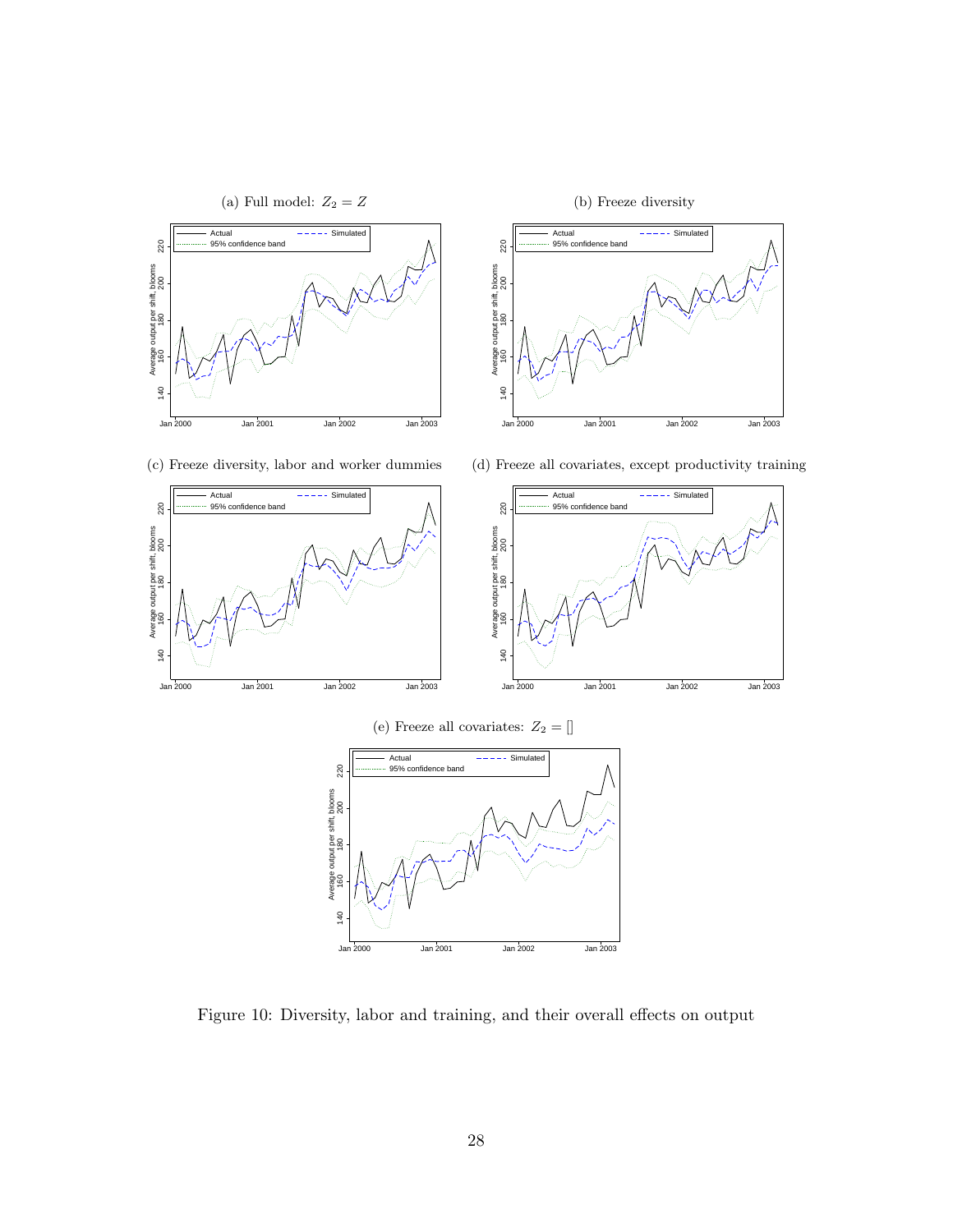very small.

In the next panel, we impose restrictions on an additional set of variables: the total labor in each team and all worker dummies. This does not allow the management to control the composition of the workforce at all. The fluctuations in output are now driven only by training stocks and the quarterly dummies. This causes a model to slightly underpredict output starting early 2002. Since these predictions are not systematically outside the confidence bands, we can say that changes in these labor related variables were not the primary determinants of output growth. In the RSM, total labor used did not change by much in this period and none of these coefficients is significant so it is not not surprising that the change that did occur has little impact.

Panel (d) shows what output would be produced if no changes in diversity or labor composition were allowed and only the "productivity" training was administered to the workers. This way, we shut down the effects of all training that does not belong to the productivity category. Although the latter is the only covariate not frozen in time, the model still fits the data quite well suggesting that this other training was pretty useless. There is an over-prediction in the first and second quarter of 2001 in panel (d), but the fit is good in later periods.

Finally, in panel (e) we fix all covariates at their level of their average value in the first quarter of 2001. The predicted time path of output is driven by the outside factors only, such as outside mistakes and variations in the processing rate. We now see a large discrepancy between prediction and the actual data. The last two panels suggest that productivity training was crucial in increasing output. Had management done nothing to train the employees, the growth in output would have been much more modest. The gap between simulated and actual output starts in the summer of 2001, which is precisely when the largest productivity training program took place (see Table [3\)](#page-10-1).

### 8 Conclusions

We attempt to explain output growth in state-owned industry based on a proprietary dataset that documents floor-level operations at Bhilai Rail and Structural Mill, a unit of Steel Authority of India. During the three year period we consider, output increased by about a third in response to external pressures. Changes if the rolling account for 42% of this, while a fall in delay episodes and durations accounts for about 55%. Delays that are classified as *avoidable* by management in turn account for 39% of the time saved by fewer and shorter delays.

We then present and estimate a simple model of production that goes beyond the traditional production function approach and exploits the structure of the technological process. Our estimated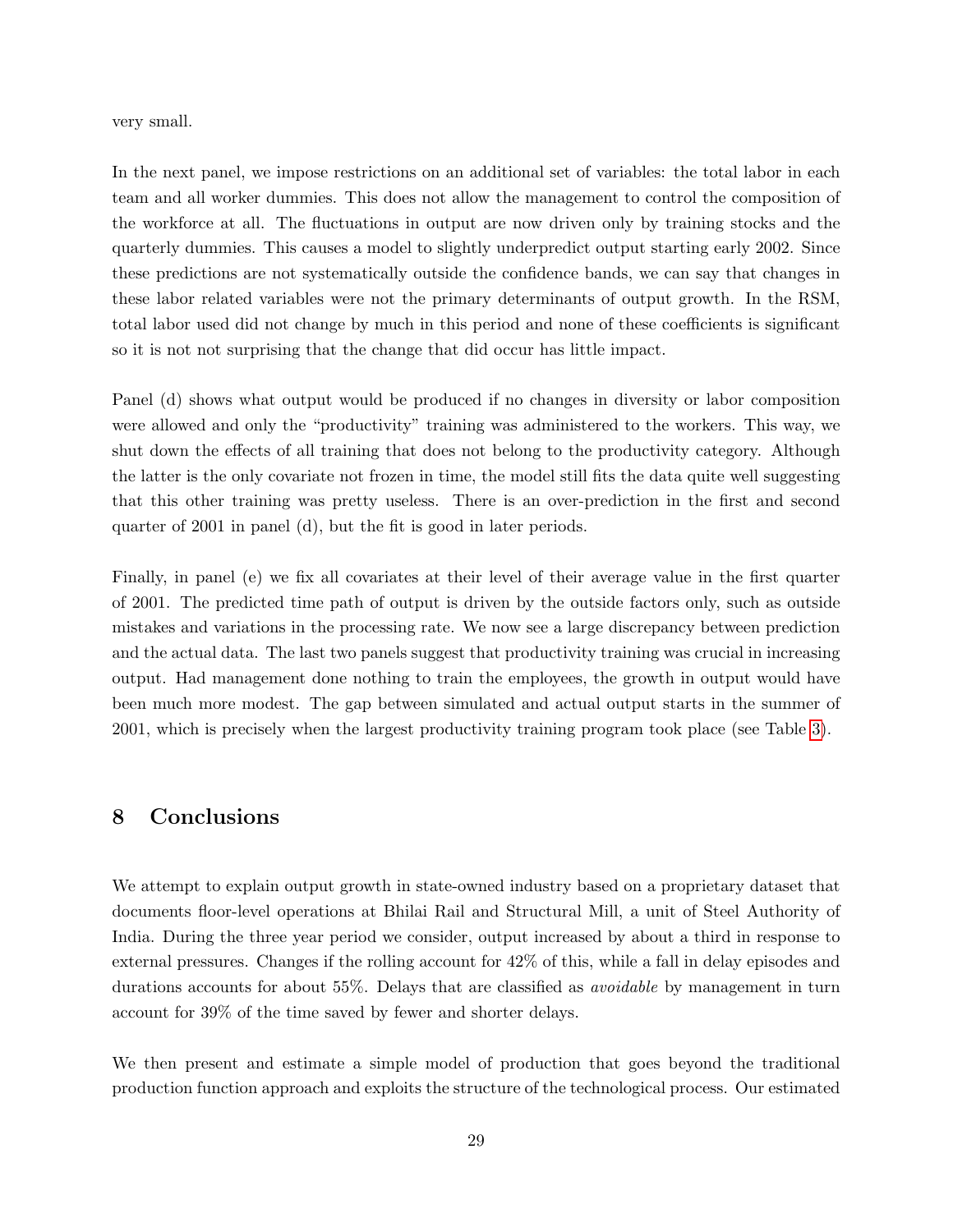model allows us to turn on and off various channels through which production could have increased. By conducting such counterfactual experiments, we show, for example, that most of the growth in production that came from reductions in avoidable delays occurred due to a single training episode during which workers were trained on raising rail quality.<sup>[22](#page-30-2)</sup>

We see the contribution of this paper as both methodological and empirical. The model that we propose is not specific to the steel industry. It may be applied to any production unit involved in a processing task of an arbitrary nature. Since many manufacturing firms are organized around tasks in established technological chains, our approach is most likely to be useful in the manufacturing sector.

By considering a firm in which aggregate labor adjustments were not possible, we highlight the role of other margins of productivity improvements, namely training and, to use Leibenstein's phrase, the existence of X-efficiency which made these changes possible.<sup>[23](#page-30-3)</sup> The phase following industrial liberalization in India has seen a great diversity of experience with state-owned industry. While some industries, such as the state-owned airlines, have found it difficult to compete with private entrants, others like steel, heavy industry, telephone companies and state-owned banks have survived and, in some cases, increased their market share in response to competition.

The co-existence of state and private ownership within narrowly defined industries is intriguing given the differences in managerial practices, labor tenure systems and wage structures observed across the two forms of ownership. The changes we observed in Bhilai did not occur until workers perceived their jobs under threat. It may well be that the combination of job security and high wages that were associated with low productivity before industrial liberalization created the potential for the dramatic response that followed it.

### References

- <span id="page-30-0"></span>Bloom, Nicholas, and John Van Reenen (2007) 'Measuring and explaining management practices across firms and countries.' Quarterly Journal of Economics 122(4), 1351–1408
- <span id="page-30-1"></span>Caves, Douglas W., and Laurits R. Christensen (1980) 'The relative efficiency of public and private firms in a competitive environment: The case of canadian railroads.' Journal of Political Economy 88(5), 958–976

<span id="page-30-2"></span><sup>&</sup>lt;sup>22</sup>Training episodes were by and large low cost operations as they were implemented at times when the mill was to be closed anyway.

<span id="page-30-3"></span> $23$ [Leibenstein](#page-31-13) [\(1966\)](#page-31-13)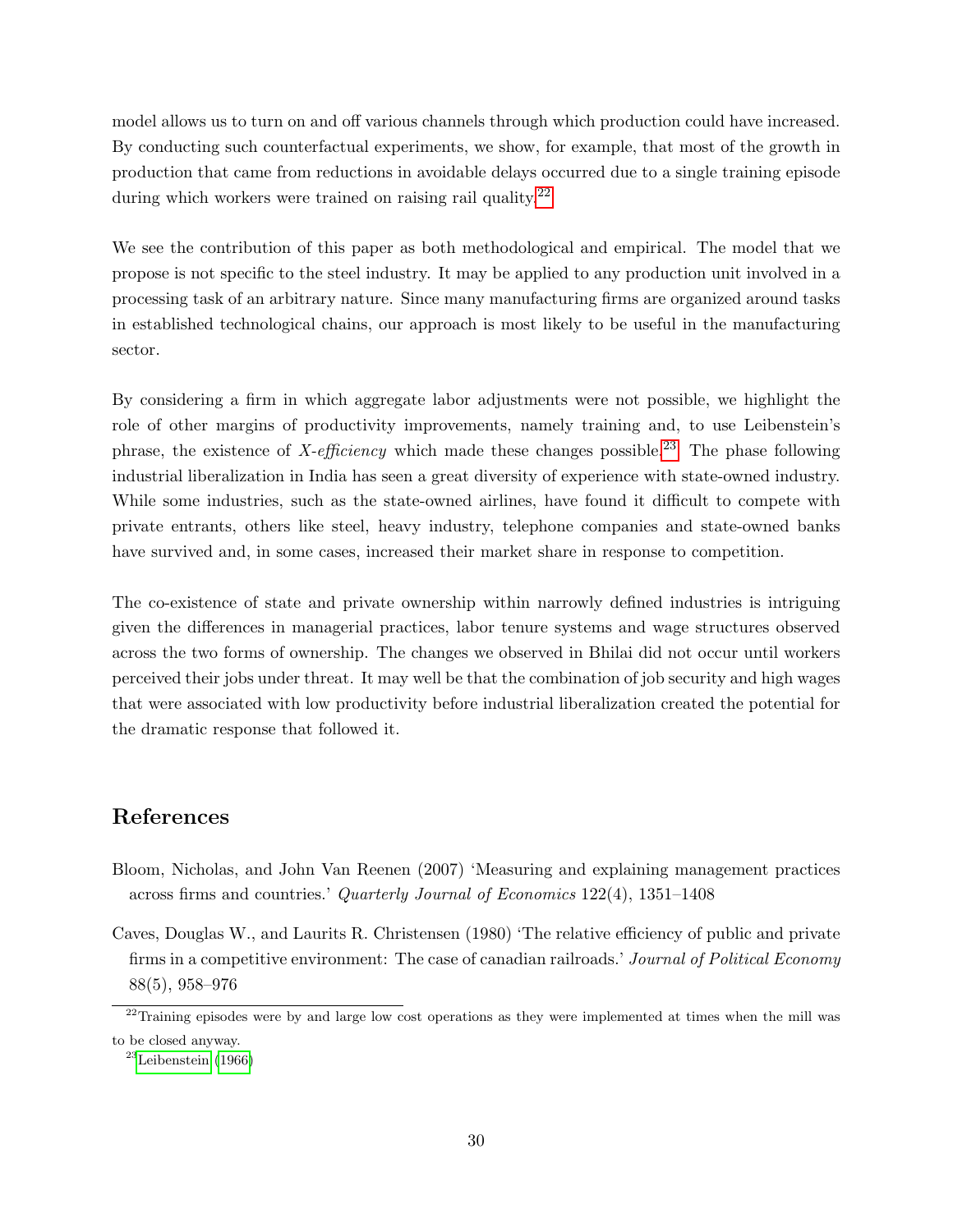- <span id="page-31-12"></span>Choi, S. C., and R. Wette (1969) 'Maximum likelihood estimation of the parameters of the gamma distribution and their bias.' Technometrics 11(2), 683–690
- <span id="page-31-1"></span>Comptroller and Auditor General of India (2003-2004) 'Report on the Union Government (Commercial): Public Sector Undertakings .' http://www.cag.gov.in
- <span id="page-31-5"></span>Das, Sanghamitra, and Ramprasad Sengupta (2007) 'Projection Pursuit Regression and Disaggregate Productivity Effects: The Case of the Indian Blast Furnaces.' Journal of Applied Econometrics 19(3), 397–418
- <span id="page-31-9"></span>Dunne, Timothy, Shawn Klimek, and James A. Schmitz, Jr. (2009) 'Does foreign competition spur productivity? evidence from post wwii u.s. cement manufacturing.' Federal Reserve Bank of Minneapolis , Research Department Report
- <span id="page-31-6"></span>Galdon-Sanchez, Jose E., and James A. Schmitz, Jr. (2005) 'Competitive Pressure and Labor Productivity: World Iron-Ore Markets in the 1980's.' The American Economic Review 92(4), 1222– 1235
- <span id="page-31-2"></span>Hall, Robert, and Charles Jones (1999) 'Why Do Some Countries Produce So Much More Output Per Worker Than Others?' Quarterly Journal of Economics 114(1), 83–116
- <span id="page-31-4"></span>Ichniowski, Casey, Kathryn Shaw, and Giovanna Prennushi (1997) 'The Effects of Human Resource Management Practices on Productivity: A Study of Steel Finishing Lines.' The American Economic Review 87(3), 291–313
- <span id="page-31-3"></span>Klenow, Peter, and Chang-Tai Hsieh (2009) 'Misallocation and Manufacturing TFP in China and India.' Quarterly Journal of Economics 124(4), 1404–1448
- <span id="page-31-13"></span>Leibenstein, Harvey (1966) 'Allocative Efficiency and X-Efficiency.' The American Economic Review 56(3), 392–415
- <span id="page-31-0"></span>Ministry of Steel (1998-2009) 'Annual Reports .' www.steel.gov.in
- <span id="page-31-7"></span>Nickell, Stephen J. (1996) 'Competition and Corporate Performance.' Journal of Political Economy 104(4), 724–746
- <span id="page-31-10"></span>Parry, Jonathan P. (1999) 'Lords of labour: Working and shirking in bhilai.' Contributions to Indian Sociology 33(1-2), 107–140
- <span id="page-31-11"></span>Rai, Abhai Kumar, and Atul Agarwal (2007) 'Rail steel.' Indian Railways Institute of Civil Engineering
- <span id="page-31-8"></span>Rodriguez, Francisco, and Dani Rodrik (1999) 'Trade policy and economic growth: A skeptic's guide to the cross-national evidence.' NBER Working Paper 7081